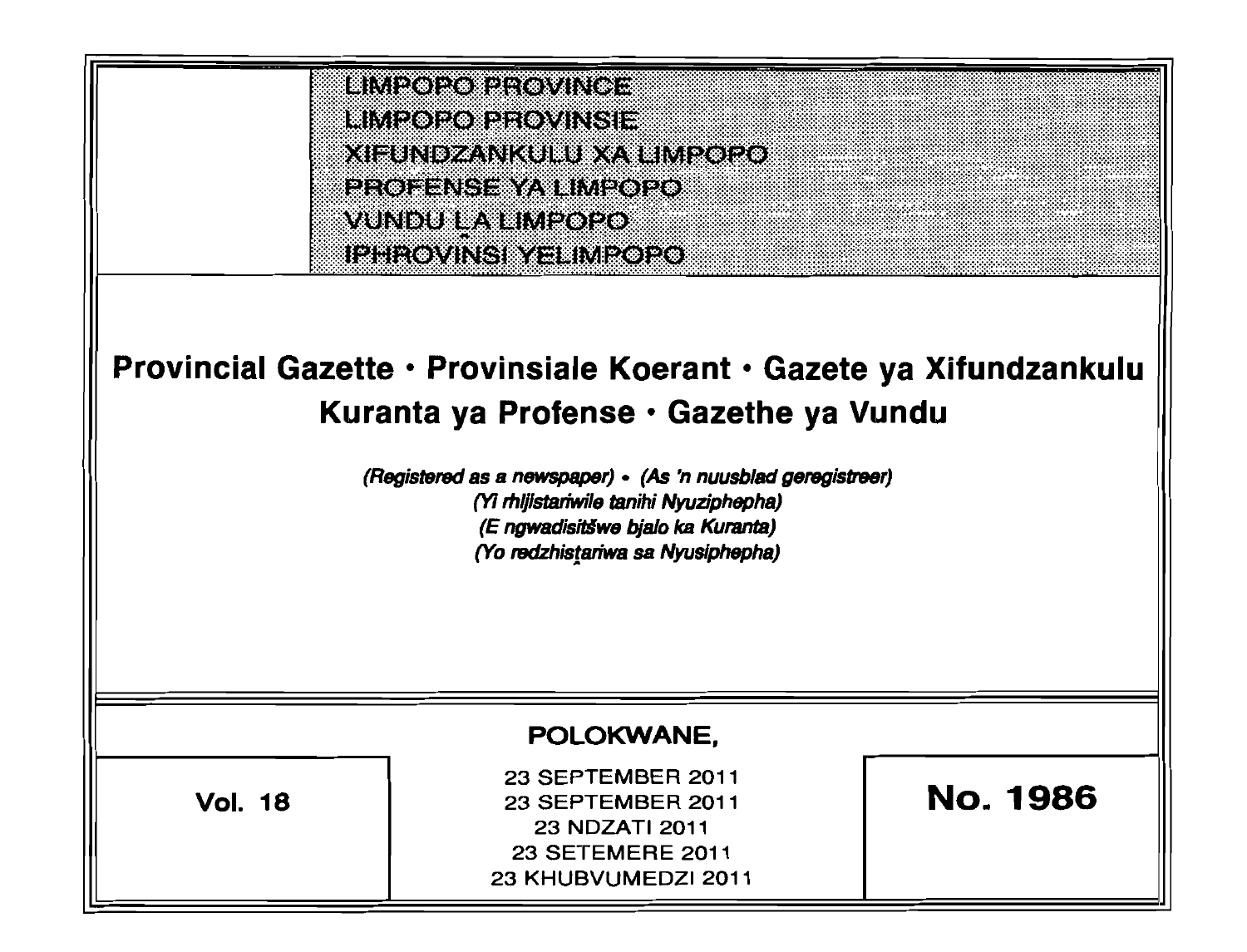## IMPORTANT NOTICE

The Government Printing Works will not be held responsible for faxed documents not received due to errors on the fax machine or faxes received which are unclear or incomplete. Please be advised that an "OK" slip, received from a fax machine, will not be accepted as proof that documents were received by the GPW for printing. If documents are faxed to the GPW It will be the sender's responsibility to phone and confirm that the documents were received in good order.

Furthermore the Government Printing Works will also not be held responsible for cancellations and amendments which have not been done on original documents received from clients.

## CONTENTS • INHOUD

| No.                                                              |                                                                                                           | Page<br>No. | Gazette<br>No. |  |  |
|------------------------------------------------------------------|-----------------------------------------------------------------------------------------------------------|-------------|----------------|--|--|
| <b>GENERAL NOTICES · ALGEMENE KENNISGEWINGS</b>                  |                                                                                                           |             |                |  |  |
| 272                                                              | Town-planning and Townships Ordinance (15/1986): Polokwane/Perskebult Amendment Scheme 262                | 8           | 1986           |  |  |
| 272                                                              | Ordonnansie op Dorpsbeplanning en Dorpe (15/1986): Polokwane/Perskebult-wysigingskema 262                 | 8           | 1986           |  |  |
| 273                                                              | Town-planning and Townships Ordinance (15/1986): Polokwane/Perskebult Amendment Scheme 265                | 8           | 1986           |  |  |
| 273                                                              |                                                                                                           | 9           | 1986           |  |  |
| 274                                                              | Town-planning and Townships Ordinance (15/1986): Polokwane/Perskebult Amendment Scheme 264                | 9           | 1986           |  |  |
| 274                                                              |                                                                                                           | 9           | 1986           |  |  |
| 275                                                              | Town-planning and Townships Ordinance (15/1986): Polokwane/Perskebult Amendment Scheme 261                | 10          | 1986           |  |  |
| 275                                                              |                                                                                                           | 10          | 1986           |  |  |
| 276                                                              |                                                                                                           | 10          | 1986           |  |  |
| 276                                                              |                                                                                                           | 10          | 1986           |  |  |
| 280                                                              |                                                                                                           | 11          | 1986           |  |  |
| 281                                                              |                                                                                                           | 12          | 1986           |  |  |
| 282                                                              |                                                                                                           | 12          | 1986           |  |  |
| 282                                                              | Wet op Opheffing van Beperkings (84/1967): Opheffing van voorwaardes: Erf 1177, Pietersburg-uitbreiding 4 | 13          | 1986           |  |  |
| 283                                                              |                                                                                                           | 14          | 1986           |  |  |
| 284                                                              |                                                                                                           | 15          | 1986           |  |  |
| 285                                                              |                                                                                                           | 17          | 1986           |  |  |
| 286                                                              |                                                                                                           | 17          | 1986           |  |  |
| 287                                                              |                                                                                                           | 18          | 1986           |  |  |
| 288                                                              |                                                                                                           | 18          | 1986           |  |  |
| <b>LOCAL AUTHORITY NOTICES · PLAASLIKE BESTUURSKENNISGEWINGS</b> |                                                                                                           |             |                |  |  |
| 280                                                              | Town-planning and Townships Ordinance (15/1986): Polokwane Local Municipality: Declaration as an approved | 19          | 1986           |  |  |

281 do.: Greater Tzaneen Municipality: Tzaneen Amendment Scheme 224...................................................................... 23 1986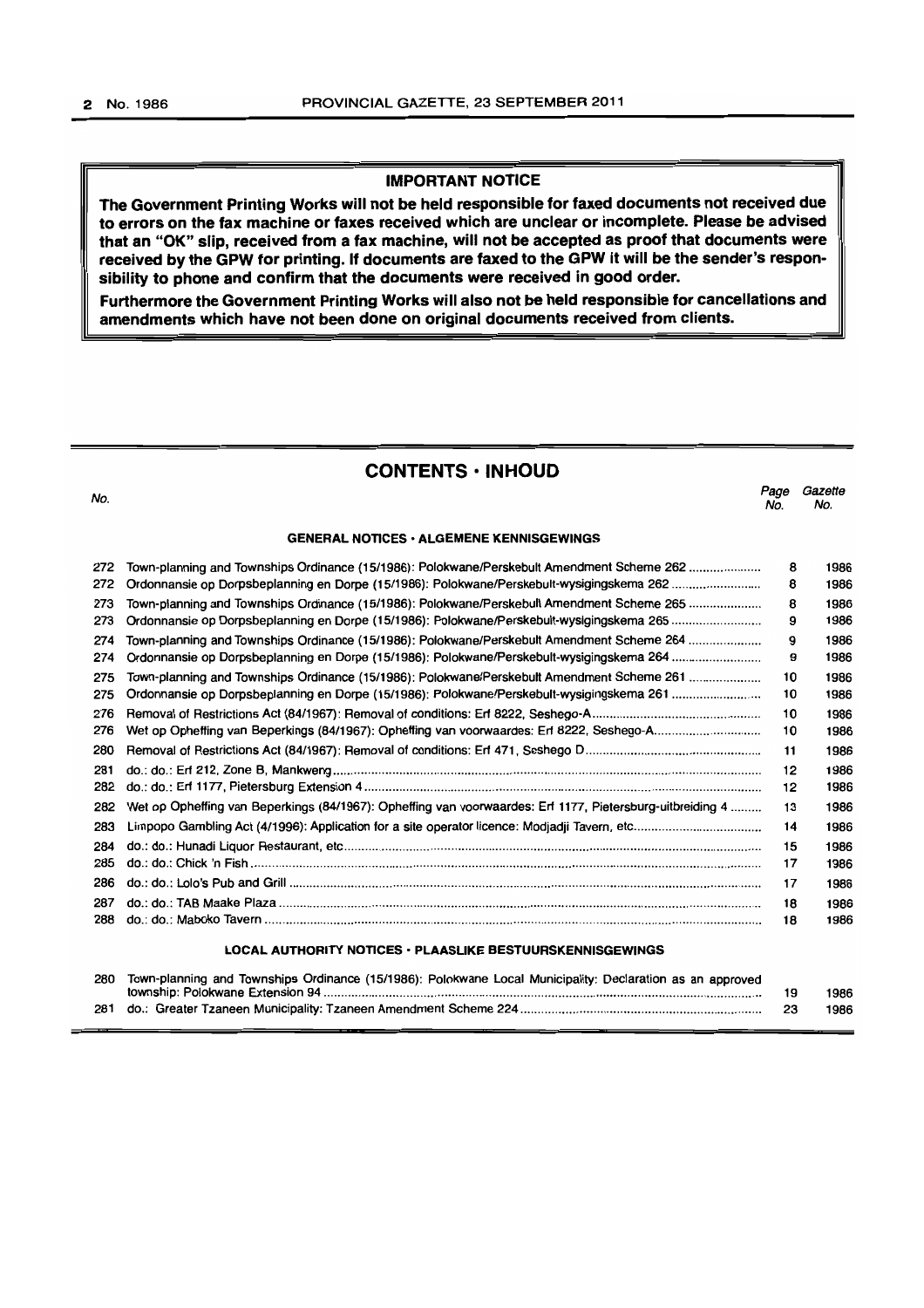|                                                                                                                                                                       | <b>IMPORTANT NOTICE</b>                                      |  |  |  |  |
|-----------------------------------------------------------------------------------------------------------------------------------------------------------------------|--------------------------------------------------------------|--|--|--|--|
| The                                                                                                                                                                   |                                                              |  |  |  |  |
| <b>Limpopo Provincial Gazette Function</b>                                                                                                                            |                                                              |  |  |  |  |
| will be transferred to the                                                                                                                                            |                                                              |  |  |  |  |
| <b>Government Printer</b> in Pretoria                                                                                                                                 |                                                              |  |  |  |  |
| as from 1 November 2004                                                                                                                                               |                                                              |  |  |  |  |
| <b>NEW PARTICULARS ARE AS FOLLOWS:</b>                                                                                                                                |                                                              |  |  |  |  |
| <b>Physical address:</b>                                                                                                                                              | <b>Postal address:</b>                                       |  |  |  |  |
| <b>Government Printing Works</b><br>149 Bosman Street<br>Pretoria                                                                                                     | Private Bag X85<br>Pretoria<br>0001                          |  |  |  |  |
| New contact persons: Louise Fourie Tel.: (012) 334-4686<br>Mrs H. Wolmarans Tel.: (012) 334-4591                                                                      |                                                              |  |  |  |  |
| Fax number:<br>(012) 323–8805                                                                                                                                         |                                                              |  |  |  |  |
| <b>E-mail address:</b><br>hester.wolmarans@gpw.gov.za<br>louise.fourie@gpw.gov.za                                                                                     |                                                              |  |  |  |  |
| <b>Contact person for subscribers:</b>                                                                                                                                |                                                              |  |  |  |  |
|                                                                                                                                                                       | Mrs J. Wehmeyer Tel.: (012) 334-4753<br>Fax.: (012) 323-9574 |  |  |  |  |
| This phase-in period is to commence from 15 October 2004 (suggest date of advert)<br>and notice comes into operation as from 1 November 2004.                         |                                                              |  |  |  |  |
| Subscribers and all other stakeholders are advised to send their advertisements<br>directly to the Government Printing Works, two weeks before the 1st November 2004. |                                                              |  |  |  |  |
| In future, adverts have to be paid in advance<br>before being published in the Gazette.                                                                               |                                                              |  |  |  |  |
| <b>Advertising Manager</b>                                                                                                                                            |                                                              |  |  |  |  |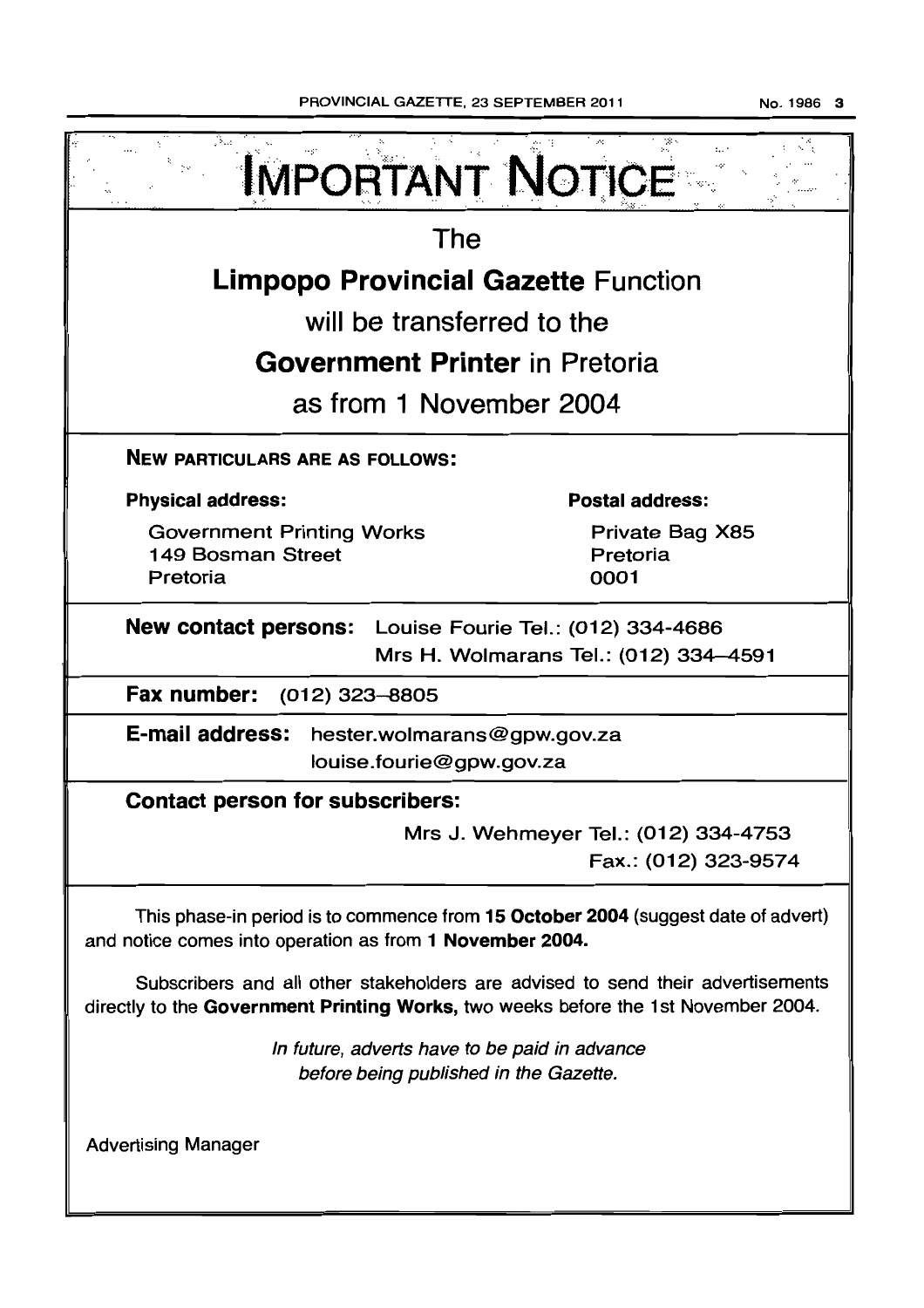IT IS THE CLIENTS RESPONSIBILITY TO ENSURE THAT THE CORRECT AMOUNT IS PAID AT THE CASHIER OR DEPOSITED INTO THE GOVERNMENT PRINTING WORKS BANK ACCOUNT AND ALSO THAT THE REQUISITION/COVERING LETTER TOGETHER WITH THE ADVERTISEMENTS AND THE PROOF OF DEPOSIT REACHES THE GOVERNMENT PRINTING WORKS IN TIME FOR INSERTION IN THE PROVINCIAL GAZETTE.

**No ADVERTISEMENTS WILL BE PLACED WITHOUT PRIOR PROOF OF PRE-PAYMENT.** 

|                                                                                     | $\frac{1}{4}$ page R 229.40<br>Letter Type: Arial<br>Size: 10<br>Line Spacing: At:<br><b>Exactly</b><br>11pt        |
|-------------------------------------------------------------------------------------|---------------------------------------------------------------------------------------------------------------------|
| <b>TAKE NOTE OF</b><br>THE NEW TARIFFS                                              | $\frac{1}{2}$ page R 458.75<br>Letter Type: Arial<br><b>Size: 10</b>                                                |
| <b>WHICH ARE</b><br><b>APPLICABLE</b><br><b>FROM THE 1ST OF</b><br><b>JUNE 2011</b> | Line Spacing: At:<br>Exactly<br>11pt                                                                                |
|                                                                                     | $\frac{3}{4}$ page R 688.15<br>Letter Type: Arial<br><b>Size: 10</b><br>Line Spacing: At:<br><b>Exactly</b><br>11pt |
|                                                                                     |                                                                                                                     |
|                                                                                     | Full page R 917.55<br>Letter Type: Arial<br><b>Size: 10</b><br>Line Spacing: At:<br>Exactly<br>11pt                 |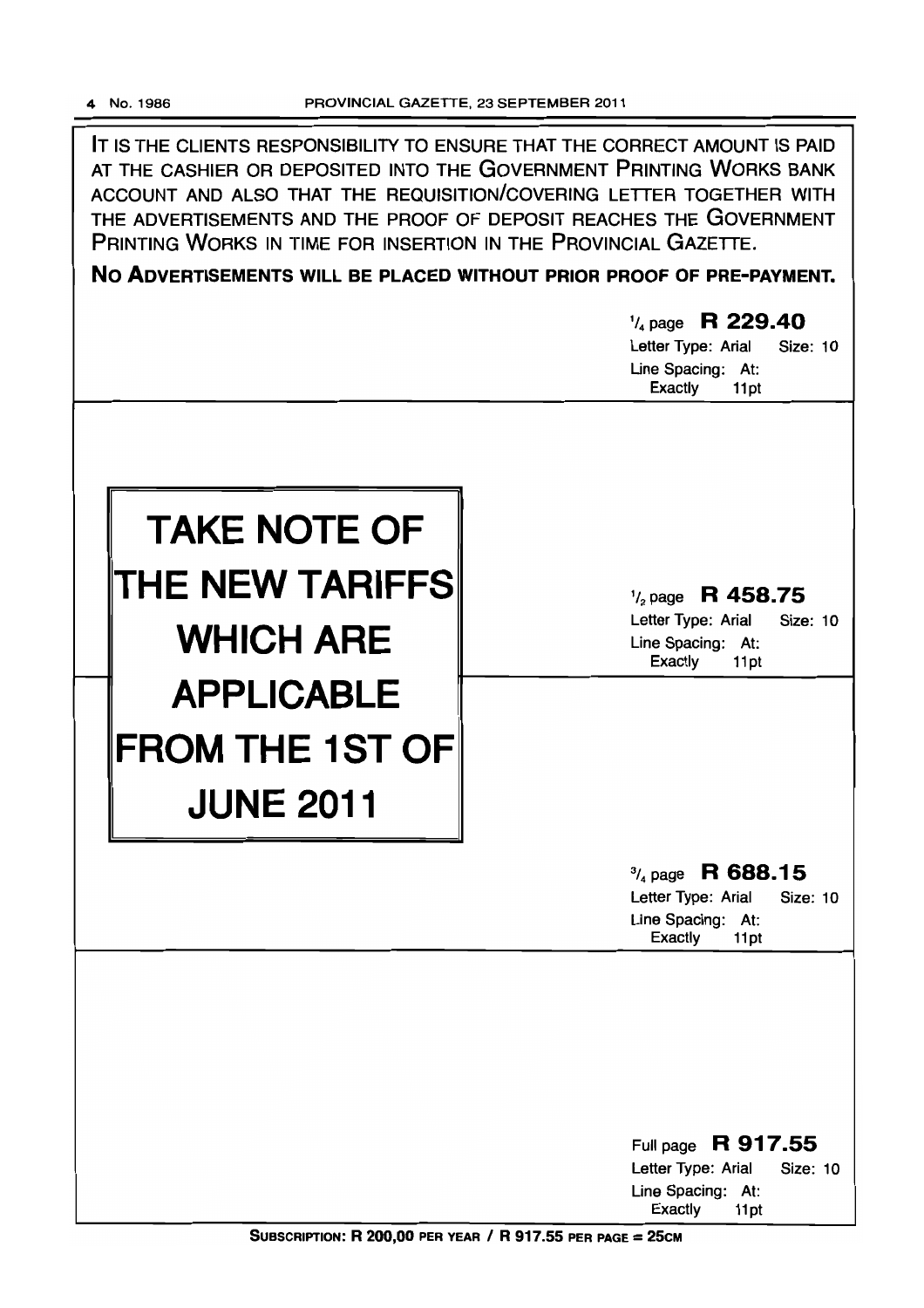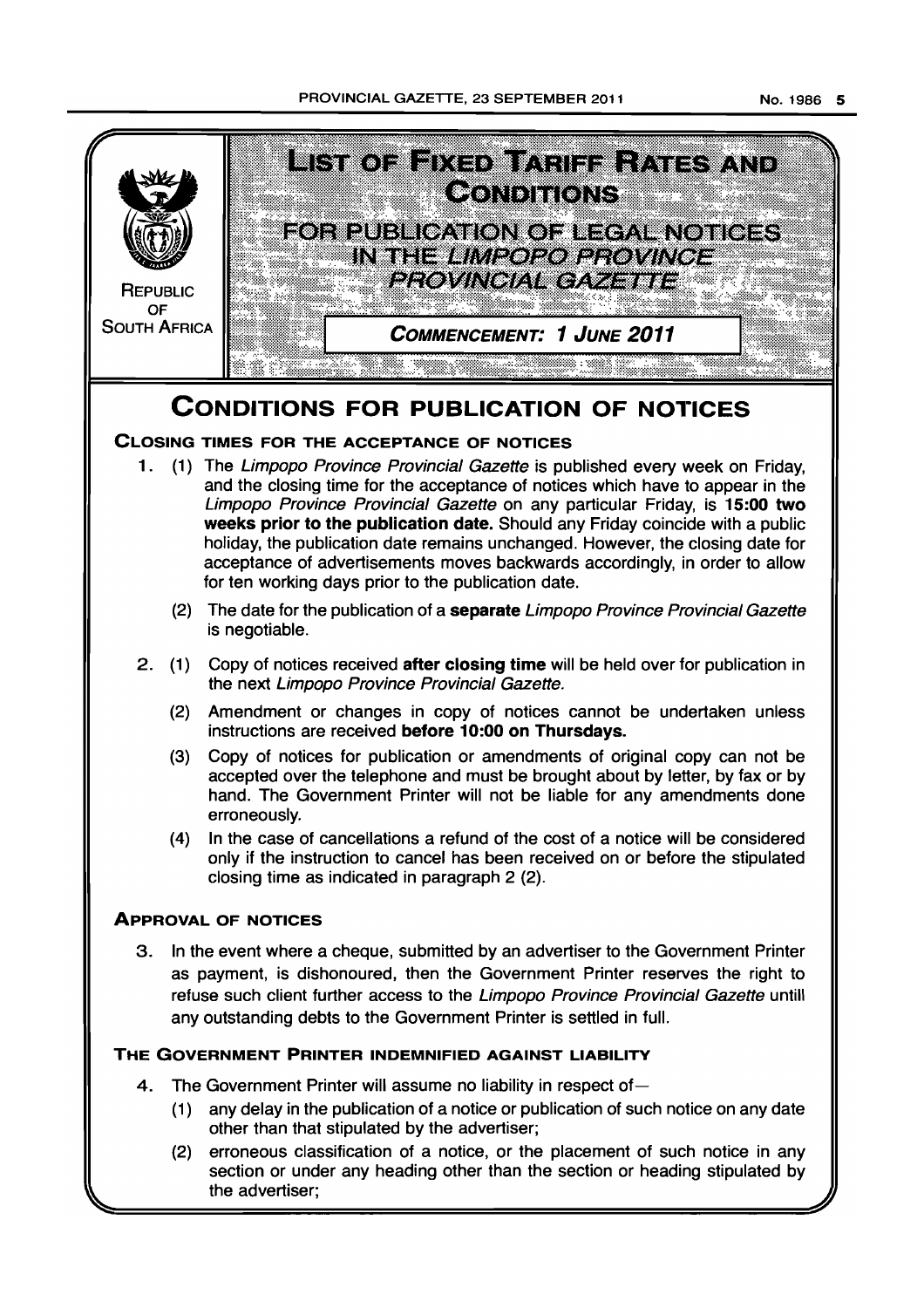(3) any editing, revision, omission, typographical errors or errors resulting from faint or indistinct copy.

## LIABILITY OF ADVERTISER

5. Advertisers will be held liable for any compensation and costs arising from any action which may be instituted against the Government Printer in consequence of the publication of any notice.

## **COPY**

- 6. Copy of notices must be typed on one side of the paper only and may not constitute part of any covering letter or document.
- 7. At the top of any copy, and set well apart from the notice, the following must be stated:

Where applicable

- (1) The heading under which the notice is to appear.
- (2) The cost of publication applicable to the notice, in accordance with the "Word Count Table".

## PAYMENT OF COST

- 9. With effect from 1 NOVEMBER 2004 no notice will be accepted for publication unless the cost of the insertion(s) is prepaid in CASH or by CHEQUE or POSTAL ORDERS. It can be arranged that money can be paid into the banking account of the Government Printer, in which case the deposit Slip accompanies the advertisement before publication thereof.
- 10. (1) The cost of a notice must be calculated by the advertiser in accordance with the word count table.
	- (2) Where there is any doubt about the cost of publication of a notice. and in the case of copy, an enquiry, accompanied by the relevant copy, should be addressed to the Advertising Section, Government Printing Works, Private Bag X85, Pretoria, 0001 [Fax: (012) 323-8805], before publication.
- 11 . Overpayment resulting from miscalculation on the part of the advertiser of the cost of publication of a notice will not be refunded, unless the advertiser furnishes adequate reasons why such miscalculation occurred. In the event of underpayments, the difference will be recovered from the advertiser, and the notice(s) will not be published until such time as the full cost of such publication has been duly paid in cash or by cheque or postal orders, or into the banking account.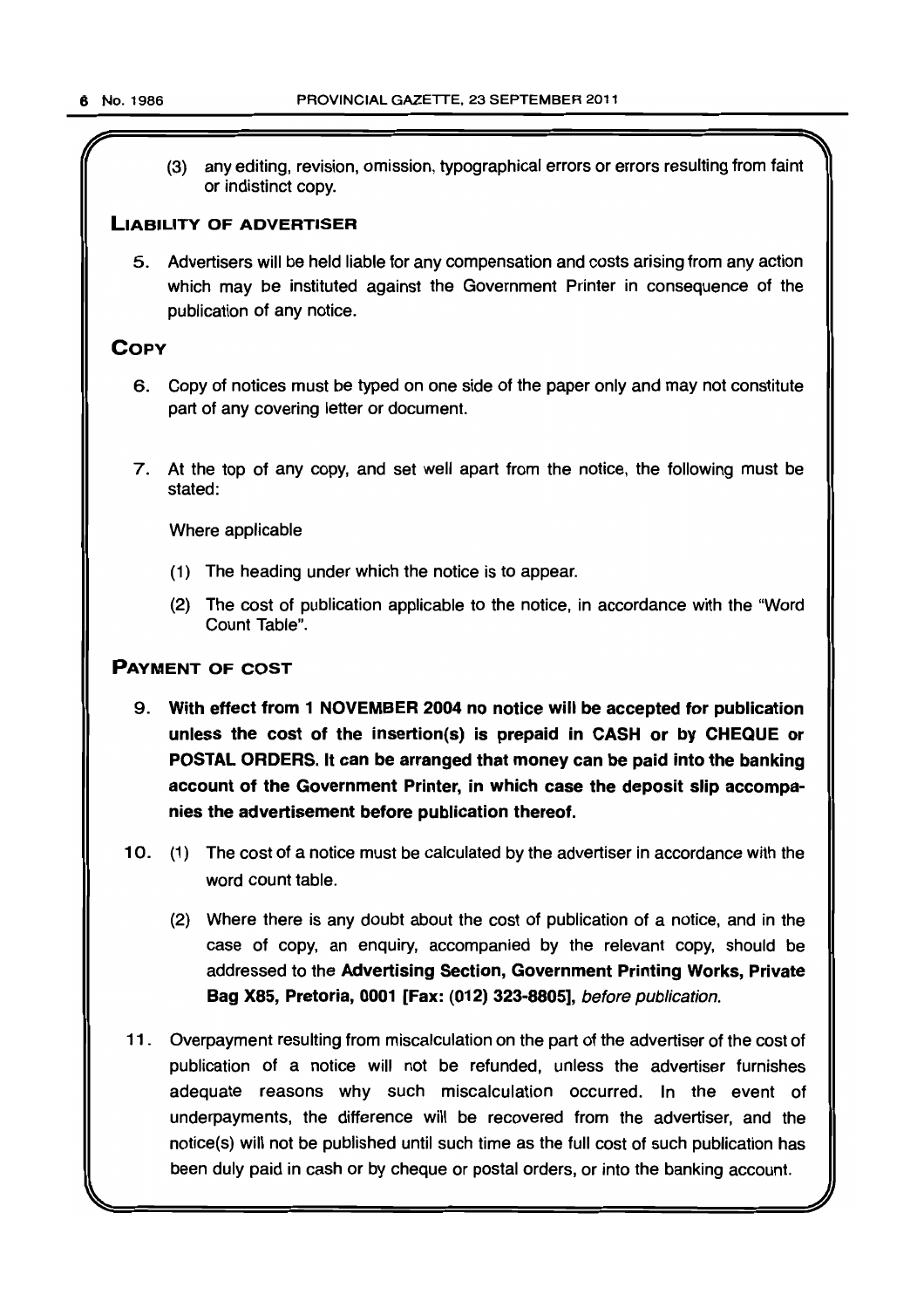- 12. In the event of a notice being cancelled, a refund will be made only if no cost regarding the placing of the notice has been incurred by the Government Printing Works.
- 13. The Government Printer reserves the right to levy an additional charge in cases where notices. the cost of which has been calculated in accordance with the Word Count Table, are subsequently found to be excessively lengthy or to contain overmuch or complicated tabulation.

## PROOF OF PUBLICATION

14. Copies of the Limpopo Province Provincial Gazette which may be required as proof of publication, may be ordered from the Government Printer at the ruling price. The Government Printer will assume no liability for any failure to post such Limpopo Province Provincial Gazette(s) or for any delay in despatching it/them.

# **GOVERNMENT PRINTERS BANK ACCOUNT PARTICULARS**

Bank:

ABSA

BOSMAN STREET

Account No.: 4057114016

Branch code: 632005

Reference No.: 00000049

Fax No.: (012) 323 8805

## Enquiries:

| Mrs. L. Fourie    | Tel.: (012) 334-4686 |
|-------------------|----------------------|
| Mrs. H. Wolmarans | Tel.: (012) 334-4591 |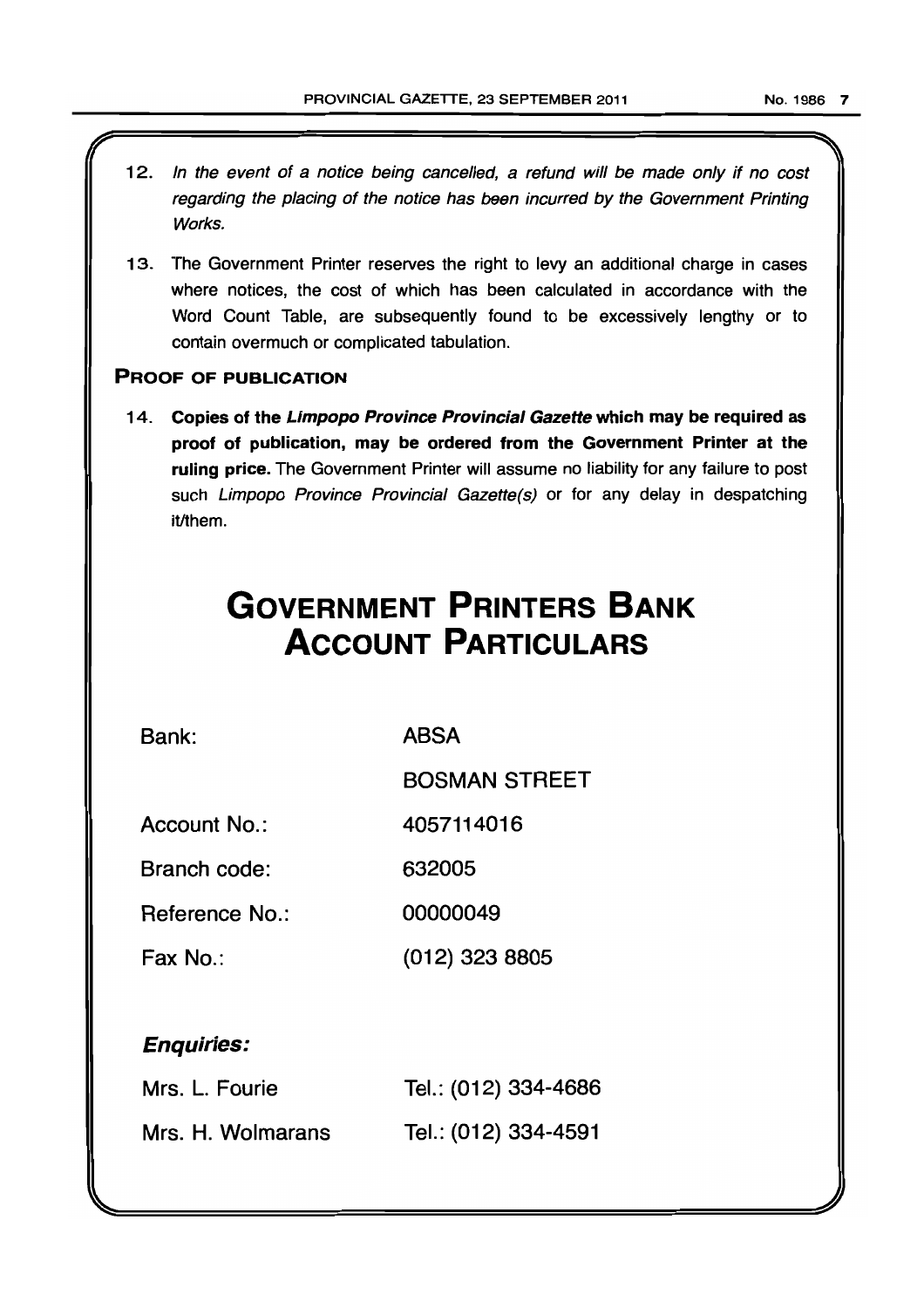## GENERAL NOTICES • ALGEMENE KENNISGEWINGS

#### GENERAL NOTICE 272 OF 2011

POLOKWANE/PERSKEBULT TOWN PLANNING SCHEME, 2007

#### AMENDMENT SCHEME 262

I, Timothy Tshilidzi Mudzielwana of Fulwana Planning Consultants, being the authorized agent of the registered owner of Erf 1202, Pietersburg Extension 4 Township Registration Division L.S., Limpopo Province, hereby give notice in terms of section 56 (1) (b) (i) of the Townships and Town-planning Ordinance (Ordinance 15 of 1986), that I have made an application to the Polokwane Local Municipality for the amendment of the Town-planning Scheme, known as the Polokwane/Perskebult Town-planning Scheme, 2007, by rezoning of the property described above, situated at 75 Jorrisen Street, from "Residential 1" to "Residential 3" for a Residential Building and a simultaneous increase of density from 67 to 111 rooms per hectare in order to erect 17 Bachelor Flats on the property.

Particulars of the application will be available for inspection, during normal office hours at the office of the Manager Planning: Directorate Planning and Development, First Floor, West Wing, Civic Center, Landros Mare Street, Polokwane, for a period of 28 days from the 15th of September 2011.

Objections against or representations in respect of the application shall be made within a period of 28 days from the 15th of September 2011 in writing, handed or addressed to Manager Planning: Directorate Planning and Development, First Floor, West Wing Civic Center, Landros Mare Street, Polokwane or Box 111, Polokwane, 0700.

Fulwana Planning Consultants, 91 Hans van Rensburg Street, Polokwane, 0700. Tel: (015) 297-6060. Fax: 086 663 5119/015297-4040.

**• •** 

## ALGEMENE KENNISGEWING 272 VAN 2011

POLOKWANEIPERSKEBULT STADSBEPLANNINGSKEMA, 2007

#### WYSIGINGSKEMA 262

Ek, Tshilidzi Timothy Mudzielwana, van die firma Fulwana Planning Consultants gee hiermee kennis vir die aansoek vir hersonering van Erf 1202, Pietersburg Uitbreiding 4, Registrasieafdeling L.S., Limpopo Provinsie (Jorissenstraat 75), in terme van artikel 56 (1) (b) (i) van die Dorpsbeplannings en Dorpe Ordonnansie, Ordonnansie 15 van 1986 vanaf "Residensieel 1" na "Residensieel 3" vir 'n Residensieel gebou en 111 kamer per hectare om 17 gewoonlike eenhede te Iê.

Planne en Besonderhede van die aansoek lê ter insae gedurende normale kantoorure by die kantoor van die Stadsbeplanner, Eerste Vloer. Kamer 125, Burgersentrum, Polokwane Munisipaliteit, vir 'n tydperk van 28 dae vanaf 15 September 2011.

Besware en/of kommentare teen/rakende die aansoek moet skriftelik tot die Munisipale Bestuurder by bogenoemde adres of by Posbus 111, Polokwane, 0700, binne 'n tydperk van 28 dae vanaf 15 September 2011.

Adres van aplikant: Fulwana Planning Consultants, PO Box 55980, Polokwane, 0700. Tel: (015) 297-6060. Fax: 086 663 5119/015297-4040.

16-23

## GENERAL NOTICE 273 OF 2011

#### POLOKWANE/PERSKEBULT TOWN-PLANNING SCHEME, 2007

#### AMENDMENT SCHEME 265

I, Timothy Tshilidzi Mudzielwana of Fulwana Planning Consultants, being the authorized agent of the registered owners of Portion 1 of Erf 650, Pietersburg, Registration Division LS, Limpopo Province, hereby give notice in terms of section 56 (1) (b) (i) of the Townships and Town-planning Ordinance (Ordinance 15 of 1986), that I have made an application to the Polokwane Local Municipality for the amendment of the town-planning scheme, known as the Polokwane/Perskebult Town-planning Scheme, 2007, by rezoning of the property described above, situated at 33 Devenish Street, from "Residential 1" to "Institution" for the purpose of place of Public Worship (church).

Particulars of the application will be available for inspection, during normal office hours at the office of the Manager Planning: Directorate Planning and Development, First Floor, West Wing Civic Centre, Landros Mare Street, Polokwane, for a period of 28 days from the 15th of September 2011.

Objections against or representations in respect of the application shall be made within a period of 28 days from the 15th of September 2011, in writing, handed or addressed to Manager Planning: Directorate Planning and Development, First Floor, West Wing Civic Centre, Landros Mare Street, Polokwane, or Box 111, Polokwane, 0700.

Address of the Applicant: Fulwana Planning Consultants, 91 Hans van Rensburg Street, Polokwane, 0700. Tel: (015) 297-6060. Fax: 086 663 5119/(015) 297-4040.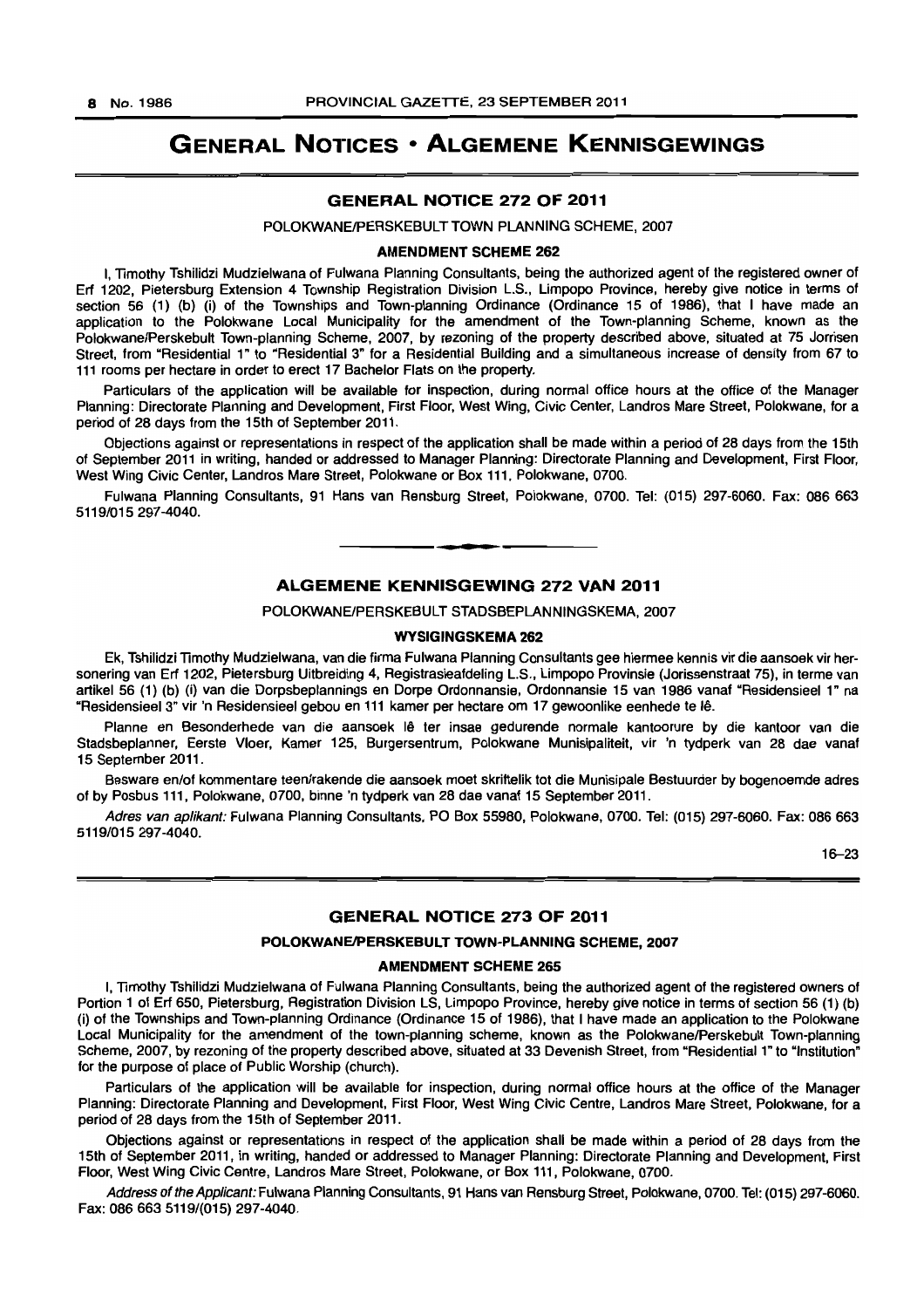## ALGEMENE KENNISGEWING 273 VAN 2011

## POLOKWANE/PERSKEBULT STADSBEPLANNINGSKEMA, 2007

#### WYSIGINGSKEMA 265

Ek, Tshilidzi Timothy Mudzielwana, van die firma Fulwana Planning Consultants gee hiermee kennis vir die aansoek vir hersonering van Gedeelte 1 van Erf 650, Pietersburg, Registrasie Afdeling LS, Limpopo Provinsie, by Devenishstraat No. 33, in terme van artikel 56 (1) (b) (i) van die Dorpsbeplannings en Dorpe Ordonnansie, Ordonnansie 15 van 1986, vanaf "Residensieel 1" na "Institution" vir die kerkgebou.

Planne en besonderhede van die aansoek lê ter insae gedurende normale kantoorure by die kantoor van die Stadsbeplanner, Eerste Vloer, Kamer 125, Burgersentrum, Polokwane Munisipaliteit, vir 'n tydperk van 28 dae vanaf 15 September 2011.

Besware en/of kommentare teen/rakende die aansoek moet skriftelik tot die Munisipale Bestuurder by bogenoemde adres of by Posbus 111, Polokwane, 0700, binne 'n tydperk van 28 dae vanaf 15 September 2011.

Adres van die Applikant: Fulwana Planning Consultants, 91 Hans van Rensburg Street, Polokwane, 0699. Tel: (015) 297-6060. Fax: 086 663 5119/(015) 297-4040.

16-23

## GENERAL NOTICE 274 OF 2011

## POLOKWANE/PERSKERULT AMENDMENT SCHEME 264

NOTICE OF APPLICATION FOR THE AMENDMENT OF THE POLOKWANEIPERSKEBULT TOWN·PLANNING SCHEME, 2007, IN TERMS OF SECTION 56 (1) (b) (i) OF THE TOWN-PLANNING AND TOWNSHIPS ORDINANCE, 1986 (ORDINANCE No. 15 OF 1986)

Duzilux CC Town Planners and Project Management Consultants, being the authorised agent of the owner of Portion 2 of Erf 130, Pietersburg, situated at 18 Church Street, do hereby give notice in terms of section 56 (1) (b) (i) of the Town-planning and Townships Ordinance (Ordinance 15 of 1986), that I have applied to the Polokwane Municipality for the amendment of the Polokwane/Perskebult Town-planning Scheme, 2007, for the rezoning of above site from "Residential 1" to "Business 2" for office use.

Particulars of the application will lie for inspection during normal office hours at the office of the Manager: Planning: Directorate Planning and Development, First Floor, West Wing, Civic Centre, Landros Mare Street, Polokwane, for a period of 28 days from 16 September 2011.

Objections to or representations in respect of the application must be lodged with or made in writing to the Manager: Spatial Planning and Land Use Management, at the above address or at: P.O. Box 111, Polokwane, 0700, within a period 28 days from 16 September 2011.

Address of agent: Duzilux CC Town Planners and Project Management Consultants, P.O. Box 1305, Springs, 1560. Cell: 073 4527 172. Fax: 086 718 2333.

#### ALGEMENE KENNISGEWING 274 VAN 2011

• **• I** 

#### POLOKWANE/PERSKEBULT WYSIGINGSKEMA 264

KENNISGEWING VAN DIE AANSOEK OM DIE WYSIGING VAN DIE POLOKWANE/PERSKEBULT-DORPS-BEPLANNINGSKEMA, 2007, INGEVOLGE ARTIKEL 56 (1) (b) (i) VAN DIE ORDONNANSIE OP DORPSBEPLANNING EN DORPE, 1986 (ORDONNANSIE No. 15 VAN 1986)

Duzilux CC Town Planners and Project Management Consultants, synde die gemagtigde agent van die eienaar van Gedeelte 2 van Erf 130, Pietersburg, geleë te Kerkstraat 18, gee hiermee ingevolge artikel 56 (1) (b) (i) van die Ordonnansie op Dorpsbeplanning en Dorpe, 1986 (Ordonnansie 15 van 1966), kennis dat ek by die Polokwane Munisipaliteit, aansoek gedoen het vir die wysiging van die Polokwane/Perskebult-dorpsbeplanningskema, 2007, deur die hersonering van bg. eiendom vanaf "Residensieel 1" na "Besigheid 2" vir kantoorgebruik.

Besonderhede van die aansoek lê ter insae gedurende gewone kantoorure by die Bestuurder: Beplanning: Direktoraat Beplanning en Ontwikkeling, Eerste Vloer, Burgersentrum, Landdros Marestraat, Polokwane, vir 'n tydperk van 28 dae vanaf 16 September 2011.

Besware teen of vertoë ten opsigte van die aansoek moet binne 28 dae vanaf 16 September 2011 skriftelik by of tot die Bestuurder: Beplanning: Direktoraat Beplanning en Ontwikkeling, by onderstaande adres of by Posbus 111, Polokwane, 0700, ingedien of gerig word.

Adres van agent: Duzilux CC Town Planners and Project Management Consultants, Posbus 1305, Springs, 1560. Sel: 0734527172. Faks: 086 718 2333.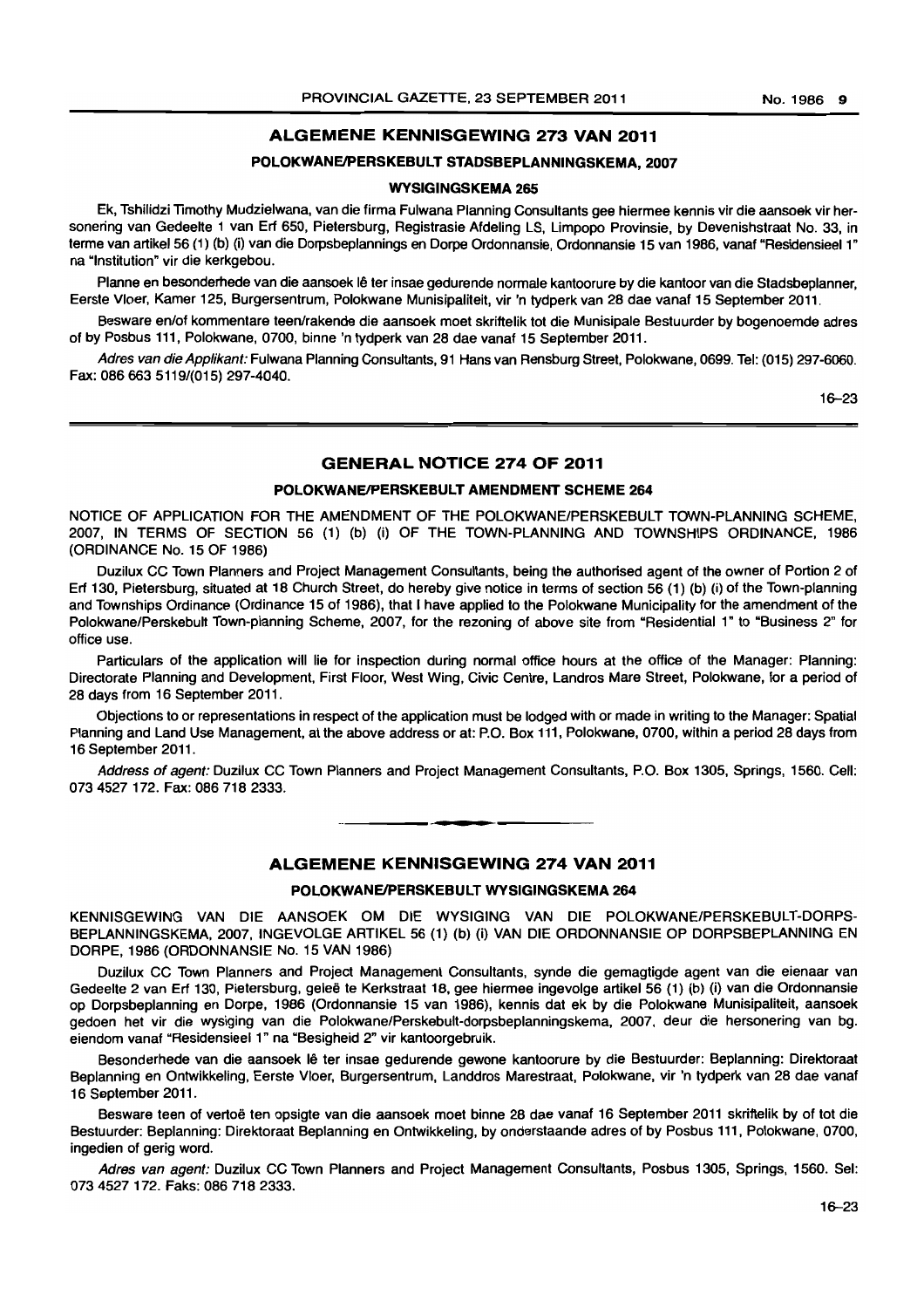#### GENERAL NOTICE 275 OF 2011

#### POLOKWANE/PERSKEBULT AMENDMENT SCHEME 261

Planning Concept being the authorised agent of the owner of Erf 2202, Pietersburg, hereby give notice in terms of section 56 (1) (b) (i) of the Town-planning and Townships Ordinance (Ordinance 15 of 1986), that I have applied to the Polokwane Municipality for the amendment of the Polokwane/Perskebult Town-planning Scheme, 2007, for the rezoning of the abovementioned properties situated at 54 Devenish Street, from Special for Overnight Accommodation subject to conditions as contained in Annexure 250 to Institution.

Particulars of the application will lie for inspection during normal office hours at the office of the Manager Planning: Directorate Planning and Development, First Floor, West Wing Civic Centre, Landdros Mare Street, Polokwane, for a period of 28 days from 16 September 2011.

Objections to or representations in respect of the application must be lodged with or made in writing to the underneath address or to the offices of the Manager Planning: Directorate Planning and Development, First Floor, Civic Centre, Landdros Mare Street, or Box 111, Polokwane, 0700, within a period of 28 days from 16 September 2011.

Address of agent: Planning Concept. Box 15001, Flora Park, Polokwane, 0699 .

#### ALGEMENE KENNISGEWING 275 VAN 2011

**•** 

#### POLOKWANE/PERSKEBULT-WYSIGINGSKEMA 261

Planning Concept synde die gemagtigde agent van die eienaar van Erf 2202, Pietersburg, gee hiermee ingevolge artikel 56 (1) (b) (i) van die Ordonnansie op Dorpsbeplanning en Dorpe (Ordonnansie 15 van 1986) kennis dat ek by die Polokwane Munisipaliteit aansoek gedoen het vir die wysiging van die PolokwanelPerskebult Dorps Beplanningskema, 2007, deur hersonering van bg. eiendomme gelee te Devenishstraat 54, vanaf Spesiaal vir Oornag Akkommodasie onderworpe aan voorwaardes soos vervat in Bylaag 250 na Inrigting.

Besonderhede van die aansoek lê ter insae gedurende gewone kantoorure by die kantoor van die Bestuurder: Beplanning, Direktoraat Beplanning en Ontwikkeling. Eerste Vloer. Burgersentrum, Landros Marestraat, Polokwane, vir 'n tydperk van 28 dae vanaf 16 September 2011.

Besware teen of vertoë ten opsigte van die aansoek moet binne 28 dae vanaf 16 September 2011 skriftelik by of tot die Bestuurder: Beplanning, Direktoraat Beplanning en Ontwikkeling by onderstaande adres of by Posbus 111. Polokwane, 0700, ingedien of gerig word.

Adres van agent: Planning, Concept, Posbus 15001, Flora Park, Polokwane, 0699.

16-23

## GENERAL NOTICE 276 OF 2011

REMOVAL OF RESTRICTIONS ACT, 1967 (ACT 84 OF 1967)

#### THE AMENDMENT, SUSPENSION OR REMOVAL OF THE CONDITIONS OF TITLE OF ERF 8222 SESHEGO-A

It is hereby notified that application has been made in terms of section 3 (1) of the removal of Restrictions Act, 1967 by the firm Fulwana Planning Consultans for the amendment, suspension or removal of the conditions of title of Erf 8222. Seshego-A (Condition 1) to be utilised for Residential purposes (Residential 3).

The application and the relevant documents are open for inspection at the offices of the Director-General: Limpopo Province, Department of Cooperative Governance, Human Settlements and Traditional Affairs, Landros Mare Street, Polokwane. for 28 days from the 15th of September 2011 ,

Objections to the application must be lodged with or made in writing to the Director-General. Department of Cooperative Governance, Human Settlements and Traditional Affairs, Limpopo Province, at the above address or at Private Bag X9485, Polokwane, 0700, for a period of 28 days from the 15th of September 2011.

Address of authorised agent Fulwana Planning Consultants, P.O. Box 55980, Polokwane, 0700. Tel: (015) 297-6060. Fax: 086663 5119/015 297 4040.

## ALGEMENE KENNISGEWING 276 VAN 2011

WET OP OPHEFFING VAN BEPERKINGS, 1967 (WET 84 VAN 1967)

**• •** 

#### DIE WYSIGING, OPSKORTING OF OPHEFFING VAN DIE T1TELVOORWAARDES VAN ERF 8222 SESHEGO-A

Hiermee word bekend gemaak dat ingevolge die bepalings van artikel 3 (1) van die Wet op Opheffing van Beperkings, 1967, aansoek gedoen is deur die firma Fulwana Planning Consultants vir die wysiging, opskorting of opheffing van die titelvoorwaardes van Erf 8222, Seshego-A, ten einde dit moontlik fe maak om die erwe vir hoer digtheid residensiele doeleindes te gebruik.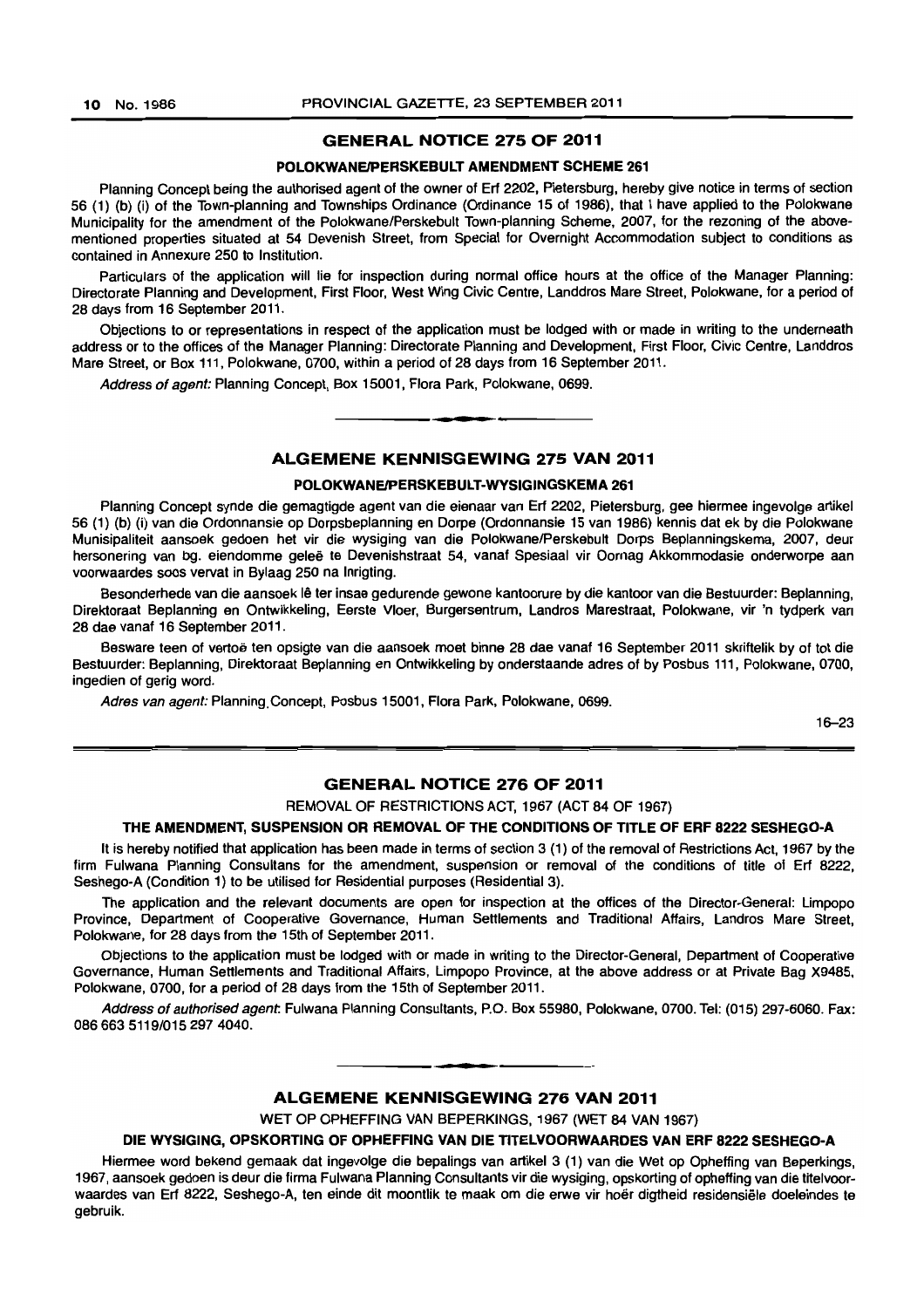Die aansoek en die betrokke dokumente lê ter insae in die kantoor van die Direkteur-Generaal: Limpopo Provinsie, Plaaslike Regering en Behuising, Landros Marestraat, Polokwane, en die ondergetekende vir 'n tydperk van 28 dae vanaf 15 September 2011.

Besware teen die aansoek kan skriftelik by die Direkteur-Generaal: Limpopo Provinsie, Plaaslike Regering en Behuising by bovermelde adres of Privaatsak X9485, Polokwane, 0700, ingedien en moet die kantoor vir 'n tydperk van 28 dae vanaf 15 September 2011.

Adres van gemagtigde agent Fulwana Planning Consultants, Posbus 55980, Polokwane, 0700. Tel: (015) 297-6060. Fax: 0866635119/0152974040.

16-23

## GENERAL NOTICE 280 OF 2011

REMOVAL OF RESTRICTIONS ACT, 1967

## THE REMOVAL OF THE CONDITIONS IN THE DEED OF GRANT TG545/94 LB OF ERF 471, SESHEGO D AND THE SIMULTANEOUS AMENDMENT OF THE POLOKWANE/PERSKEBULT AMENDMENT SCHEME, 2007

#### AMENDMENT SCHEME 266

It is hereby notified that application has been made in terms of section 3 (1) of the Removal of Restrictions Act, 1967, by the firm Rian Beukes Town & Regional Planners and Property Consultants for:

(1) The removal of Condition 1 in Deed of Grant TG545/94 of Erf 471, Seshego D. to be used for the development of a residential building and simultaneous application for the amendment of the Polokwane/Perskebult Town Planning Scheme, 2007, for the rezoning of the above-mentioned property situated 147 Moretloa Avenue, Seshego D, from "Residential 1" to "Residential 4".

Particulars of the application will lie for inspection during normal office hours at the office of the Manager, Spatial Planning and Land Use Management, Room 127, First Floor, West Wing, Civic Centre, c/o Landdros Maree and Bodenstein Streets, Polokwane. until 21 October 2011, while the removal of restrictions application is open for inspection at the office of the Department of Local Government and Housing, c/o Landdros Mare and Rabe Streets, Polokwane, until 21 October 2011.

Objections to or representations in respect of the application must be lodged with or made to the Head of Department, Local Govemment and Housing, Private Bag X9485, Polokwane, 0700, or at the above address on or before 21 October 2011.

Address of applicant: Rian Beukes Town & Regional Planners and Property Consultants, PO Box 12417, Bendor, 0699. Tel: (015) 291-4821. Fax: 086 6021851. . **\_.** 

Date of first notice: 23 September 2011.

## GENERAL NOTICE 280 OF 2011

#### GO TlOSWA GA MOLAWANA WA DIKGANETSO WA 1967

### GO TLOŠWA GA MAPHEKO AO A LEGO GO LENGWALO LA BOHLATSE BJA LEBALA LA MADULO T889/88 LB GO LEBALA (ERF) 471, SESHEGO D, GAMMOGO LE KGOPELO YA PHETOLELO YA POLOKWANE/PERSKEBULT AMEND-MENT SCHEME, 2007

#### PHETOLELO VA MELAWANA 266

Le lemošwa mo gore ye e dirilwe go ya ka lefapha la 3 (1) ya peakanyo ya go tlošwa ga molawana wa dikganetšo wa 1967, ke kgwebo ya Rian Beukes Town & Regional Planners and Property Consultants gore:

Go tlošwe mapheko lengwalo la bohlatse la madulo (deed of grant) TG545/94 lebaleng la (erf) 471, Seshego D leo e lego gore le tlile go šomišwa go fetolelwa go moago wa bodulo gammogo le kgopelo ya go phošollwa ga diphetolelo tša Polokwane/Perskebult Town Planning Scheme, 2007, go hlatlolela moago o go šetšwego o bontšhitšwego ka godimo lefelong wo 0 Ie lego nomorong ya 147 Moretloa Avenue, Seshego D, go tswa go "moago wa bodulo bja pele" go ya "moago wa bodulo bja bone".

Bao ba nyakago go bona ka a bona mahlo kgopelo ye, ba tla e hwetsa ka nako ya mosomo. kantorong ya molaodi: wa Peakanyo le Taolo ya go šomišwa ga Naga [Spatial Planning and Land Use Management] Room 127, lebatong la pele [First Floor], West Wing, Civic Centre, c/o Landross Maré Street, le Bodenstein Street, Polokwane, go fihla ka letšatšikgwedi la 21 October 2011. Mola e Ie gore kgopelo ya go tloswa ga dikganetso e tla thoma go lekolwa kantorong kgolo ya Kgoro ya PuSe Selegae Ie Mengwako [Department of Local Govemment and Housing] go fihla letsatsikgwedi la 21 October 2011.

Bao ba nyakago go ganetsana Ie kgopelo ye, ba tla swanelwa ke go ikopanya Ie: Hlogo ya Kgoro ya Puso Selegae Ie Mengwako, Private Bag X9485, Polokwane, 0700, goba nomorong yeo e šetšego e bontšhitšwe ka godimo pele ga letšatšikgwedi la 21 October 2011.

Ditlankane tša mokgopedi di ka tsela ve: Rian Beukes Town Planner and Property Consultants, PO Box 12417, Bendor, 0699. Nomoro ya magala: (015) 291-4821, Fax: 086 602 1851.

Letšatši la tsebišo va mathomo: 23 September 2011.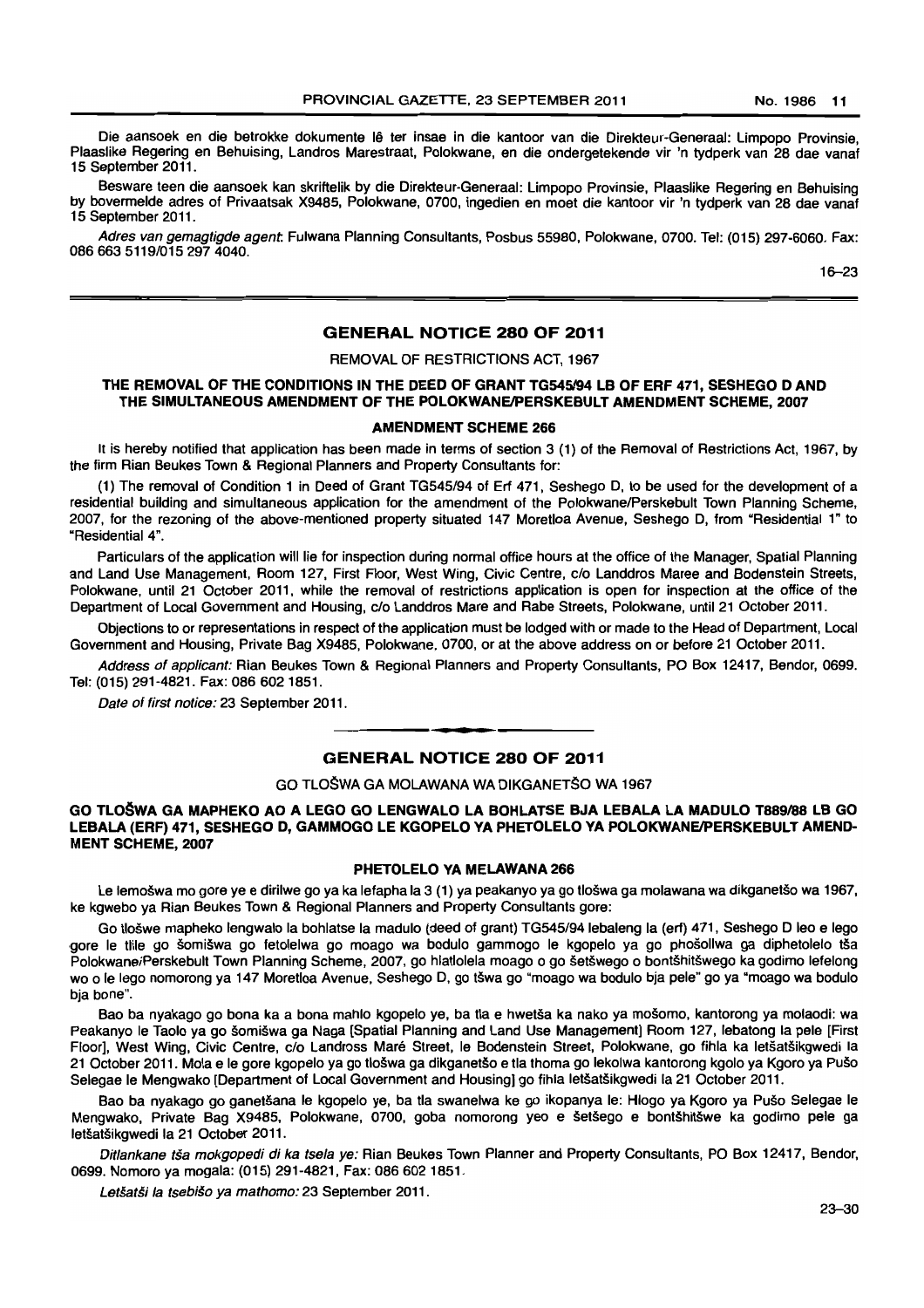#### GENERAL NOTICE 281 OF 2011

#### REMOVAL OF RESTRICTIONS ACT, 1967

#### THE REMOVAL OF THE CONDITIONS IN THE DEED OF GRANT TG889/88 LB OF ERF 212, ZONE B, MANKWENG, AND THE SIMULTANEOUS APPLICATION IN TERMS OF THE PROVISION OF REGULATION R293 OF 1962 (ADMINISTRATION OF TOWNSHIPS REGULATION)

It is hereby notified that application has been made in terms of section 3 (1) of the Removal of Restrictions Act, 1967, by the firm Rian Beukes Town & Regional Planners and Properly Consultants for:

(1) The removal of Condition 1 in Deed of Grant *TG889/88* LB of Erf 212, Mankweng Zone B to be used for the development of a residential building/flats and simultaneous in terms of the provisions of Regulation R293 of 1962 for the change of land use of the above-mentioned properly from single residential use to high density residential use to permit flaV residential building on the properly.

Particulars of the application will lie for inspection during normal office hours at the office of the Department of Local Government and Housing, c/o Landdros Mare and Rabe Streets, Polokwane, until 21 October 2011.

Objections to or representations in respect of the application must be lodged with or made to the Head of Department, Local Government and Housing, Private Bag X9485, Polokwane, 0700, or at the above address on or before 21 October 2011.

Address of applicant: Rian Beukes Town & Regional Planners and Property Consultants, PO Box 12417, Bendor, 0699. Tel: (015) 291-4821. Fax: 0866021851.

Date of first notice: 23 September 2011.

## **• •**  GENERAL NOTICE 281 OF 2011

## GO TLOSWA GA MOLAWANA WA DIKGANETSO WA 1967

#### GO TLOŠWA GA MAPHEKO LENGWALONG LA MADULO (DEED OF GRANT) TG889/88 LB YA SETENENG SA 212 ZONE B MANKWENG GA MMOGO LE KGOPELO GO YA KA MOLAWANA WA R293 WA 1962 (MOLAWANA WA GO BUŠWA GA **MAKHEIŠENE)**

Le lemošwa mo gore kgopelo go ya ka lefapha la 3 (1) la go tlošwa ga molawana wa dikganetšo wa 1967 e dirilwe ke ba kgwebo ya Rian Beukes Town Planners and Properly Consultants gore:

Go tlošwe mapheko lengwalong la madulo (deed of grant) la TG889/88LB lebaleng la (Erf) 212, Mankweng Zone B, gomme Ie šomišwe go aga meago ya batho ya go dula le madulo ago hirišwa, ebile go ya ka molawana wa R293 wa 1962 lebala leo Ie fetolwe. Ie seke la hlwa ele la lapa Ie tee efela Ie be la madulo a masabasaba.

Bao ba nyakago go iponela ka a bona mahlo yona kgopelo ye ba tla ehwetša dikantorong tša Kgoro ya PušoSelegae le Mengwako [Department of Local Goverment and Housing], c/o Landros Mare [and] le Rabe Street, Polokwane, go fihla ka letšatšikgwedi la di 21 October 2011.

Bao ba nyakago go ganetša kgopelo ye ba ka ikopanya le Hlogo ya Kgoro ya PušoSelegae le Mengwako [Head of Department of Local Government and Housing] Private Bag X9485, Polokwane, 0700, goba lepokising la poso leo Ie bontshitswego ka godimo pele ga letsatsikgwedi 21 October 2011.

Bakgopedi ba: Rian Beukes Town & Regional Planners and Property Consultants ba hwetšagala mafelong a: PO Box 12417, Bendor, 0699. Nomoro ya mogala: (015) 291-4821, Fax: 086602 1851.

Tsebišo ya mathoma e dirilwe: 23 September 2011.

23-30

#### GENERAL NOTICE 282 OF 2011

#### APPLICATION FOR REMOVAL OF A RESTRICTIVE CONDITION IN TERMS OF SECTION 3 (1) OF THE REMOVAL OF RESTRICTIONS ACT, 1967 (ACT 84 OF 1967): ERF *11n,* PIETERSBURG EXTENSION 4

It is hereby notified that application has been made in terms of section 3 (1) of the Removal of Restrictions Act, 1967 (Act No. 84 of 1967), by Pieterse Du Toit & Associates Town and Regional Planners for the removal of Condition B.9 in Title Deed *T023593/2008* to enable the registered owner to utilise Erf *11n.* Pietersburg Extension 4 for a Household Enterprise.

The documents with respect to the application are open for inspection during normal office hours at the offices of the Director General. Limpopo Province: Department of Co-operative Governance, Human Settlements and Traditional Affairs, Hensa Towers c/o Landdros Maré and Rabe Streets, Polokwane, for a period of 28 days, i.e. until 14 October 2011.

Objections and representations in respect of the application must be submitted in writing to the Director-General Limpopo Province: Department of Co-operative Governance, Human Settlements and Traditional Affairs, Private Bag X9485, Polokwane, 0700. and the authorized agent hereunder, within 21 days from the date of the first publication of this notice, i.e. on or before 14 October 2011.

Date of publication: 23 September 2011.

Address of agent: Pieterse, Du Toit & Associates CC, P.O. Box 11306, Bendor Park, 0699. Tel: (015) 297-4970/1.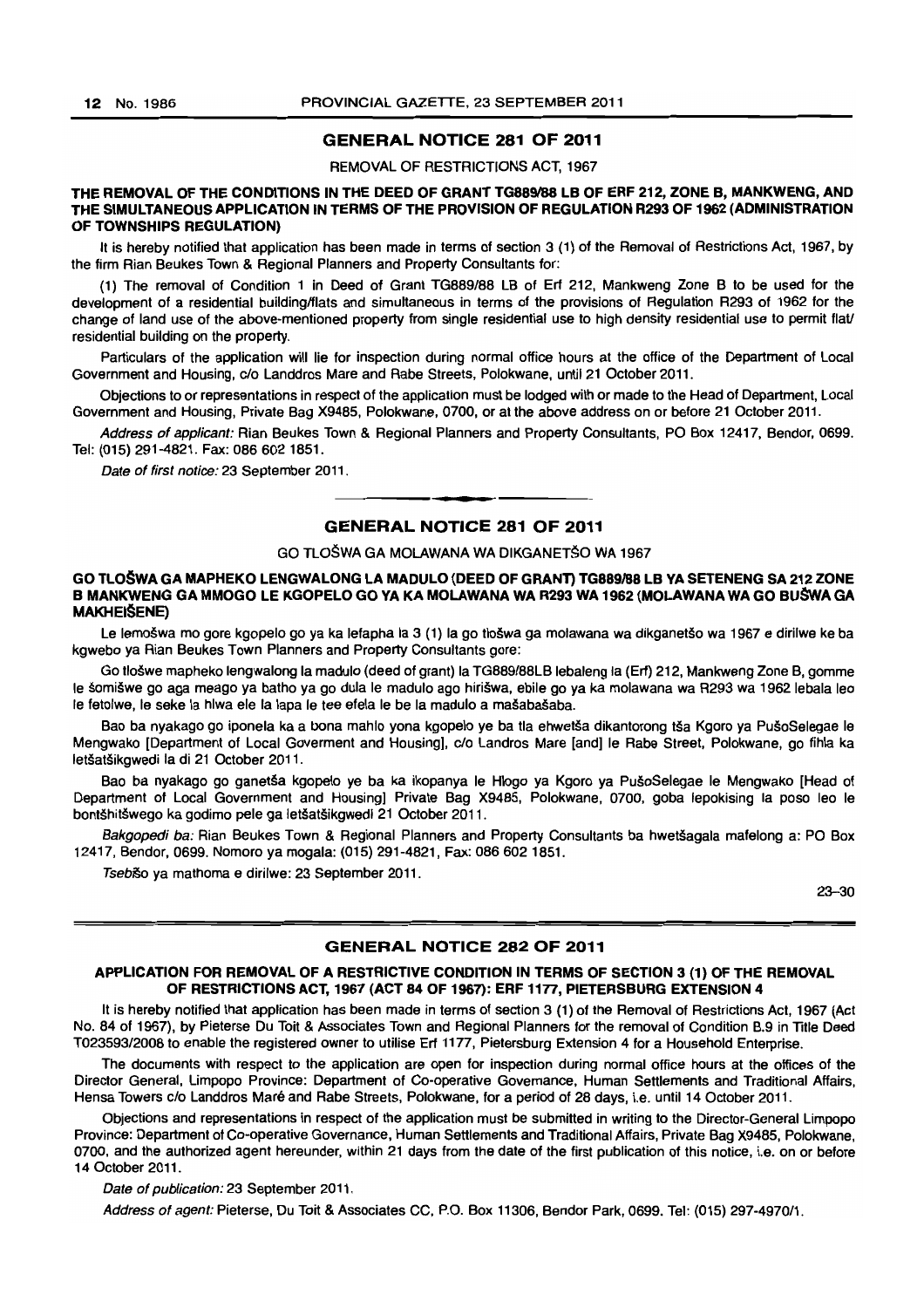## ALGEMENE KENNISGEWING 282 VAN 2011

#### AANSOEK VIR DIE OPHEFFING VAN 'N BEPERKENDE VOORWAARDE IN TERME ARTIKEL 3 (1) VAN DIE WET OP OPHEFFING VAN BEPERKINGS, 1967 (WET 84 VAN 1967): ERF 1177, PIETERSBURG

Hiermee word bekend gemaak dat ingevolge die bepalings van artikel 3 (1) van die Wet op Opheffing van Beperkings, 1967, aansoek gedoen is deur Pieterse, Du Toit en Assosiate Siads en Streeks Beplanners vir die opheffing van Voorwaarde B.9 in Titelakte T023593/2008 ten einde die geregistreerde eienaar in staat te stel om Erf 1177, Pietersburg Uitbeiding 4 te gebruik vir 'n Huishoudelike Onderneming.

Die dokumente met betrekking tot die aansoek lê ter insae gedurende gewone kantoorure by die kantoor van die Direkteur-Generaal, Limpopo Provinsie: Departement van Koöperatiewe Regering, Menslike Vestiging en Tradisionele Sake, Hensa Towers, h/v Landdros Maré- en Rabestraat, Polokwane, vir 'n periode van 21 dae, d.i. tot 14 Oktober 2011.

Besware teen die aansoek moet skriftelik by die Direkteur-Generaal, Limpopo Provinsie: Departement van Koöperatiewe Regering, Menslike Vestiging en Tradisionele Sake by bovermelde adres of Privaatsak X9485, Polokwane, 0700, asook by die gemagtigde agent soos onder uiteengesit, binne 21 dae van die datum van die eerste publikasie van die kennisgewing ingedien word d.w.s. voor of op 14 Oktober 2011.

Datum van publikasie: 23 September 2011.

Adres van agent: Pieterse, Du Toit & Ass BK, Posbus 11306, Bendor Park, 0699. Tel: (015) 297-497011.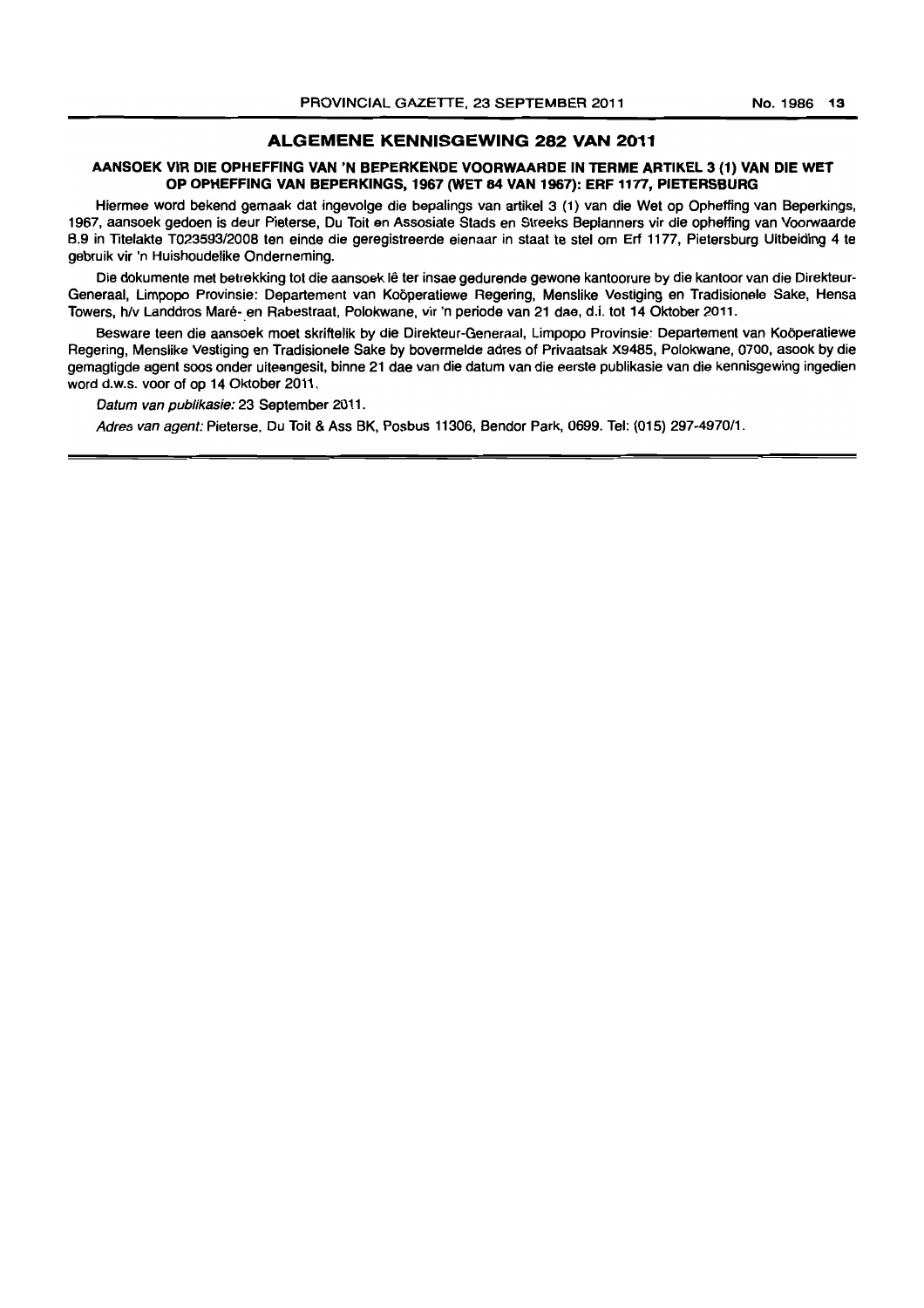#### **GENERAL NOTICE 283 OF 2011**

#### LIMPOPO GAMBLING ACf 4 OF 1996, AS AMENDED APPLICATION FOR A SITE OPERATOR LICENSE MOPANE

Notice is hereby given that:

- 1) Boke Wilbert Modjadji being the applicant and the owner of the business, trading as Modjadji Tavern. The applicant's site premises is located at: 0063 Modjadji Headskraal Limpopo 0837.
- 2) Maphophe Errol Maluleke being the applicant and owner of the business, trading as Mihloti Bar. The applicant's site premises is located at: Stand No 214, Givani Township, Giyanit.
- 3) Teballo Micheal Lephoto being the applicant and owner of the business, trading as Fusion Liquor Restaurant. The applicant's site premises is located at: Stand No 671, Ga-Kgapane, Bolobedu.
- 4) Moyahabo Edward Ramafalo being the applicant and owner of the business, trading as Moyafalo Liquor Restaurant. The applicants site premises is located at: Stand No 9, Ward E, Ga-Motupa Village, Farm Modjadji No 424, Registration Division l.T.
- 5) Phetole Joel Leteki being the applicant and owner of the business, trading as Mona Eating House. The applicant's site premises is located at: Stand No 15, Mamaila Village, Bolobedu.
- 6) Mankhithi Asnath Ramalepe being the applicant and owner of the business, trading as Gerr's Bar Lounge. The applicant's site premises is located at: Ga-Maphalle, Modjadji, Bolobedu.
- 7) Motsiri Ephraim Masutha being the applicant and the owner of the business, trading as Jealous Down Hotel. The applicants site premises is located at: Site No 139, L.T , Hartebeesfontein, Ga-Mamaila
- 8) Mampjedi Patrick Rakoma being the applicant and owner of the business, trading as Mphebatho Eating House. The applicant's site premises is located at: Shop 2, Stand 3481B, Zone B, Namakgaie.
- 9) Leon Marlon Nkwashu being the applicant and the owner of the business, trading as Talk of the Town Restaurant. The applicant's site premise is located at Natpac - Gegoukompleks. Bothastraat, Duiwelskloof.
- 10) Phetola Jeffrey Phosa being the applicant and the owner of the business, trading as Jeff's Place Liquor Restaurant. The applicant's site premises is located at Site Number AD4A & AD4B, Ga-phooko, Sekgosese Farm No 137 LT, Sekgosese.
- 11) AA and J Services Being the applicant and Rodgers Antony Howard being the owner/manager of the business, trading as leshaba Foods Eethuis. The applicant's site premise is located at: plaas Pusela 555 Tzaneen,letaba.
- 12) Mulimisi Samuel Masutha being the applicant and owner of business, trading as Sam's Restaurant. The applicants site premises is located at: SG7, Mamaila Village on a Portion of Hartebeesfontein 139 L.S, Sekgosese.
- 13) Matome Charles Ramaselela being the applicant and the owner of the business. trading as Ramaselela Liquor Restaurant. The applicants site premises is located at: No stand no, Maupa Village, Molototsi, farm No 424LT, Bolobedu.
- 14) Sam Antony Chakkachamparabil being the applicant and the owner of the business, trading as Bona Pub and Restaurant. The applicant's site premises is located at: Factory unit 237 A Nkonwankowa, Area 1, Ritavi.
- 15) Albert Molewa being the applicant and the owner of the business, trading as Bakgalaka Goodhope Restaurant Liquor. The applicant's site premise is located at: 002 Relela Village. Modjadji.
- 16) Matapa Nanikie Modike being the applicant and the owner of the business, trading as Matapa Eating House. The applicant's site premises is located at: Modjadji, 424 L.T, Madibeng Village, Bolobedu.
- 17) Phetole lawrence Modike being the applicant and the owner of the business, trading as Madlesa's Restaurant. The applicant's site premises is located at: Modubeng Village, Modjadji,Bolobedu.

The above applicants intend submitting an application to the Limpopo Gambling Board on 30<sup>th</sup> September 2011 for a Site Operator License The above applications will be open to public inspection at the office of the Limpopo Gambling Board at 22 Schoeman Street, Polokwane, Limpopo Province, South Africa from 3<sup>rd</sup> October 2011

The purpose of the above applications is to obtain a license to operate and keep limited payout machines on the above mentioned site premises in the Province of Limpopo.

Attention is directed to the provisions of Section 26 of the Limpopo Gambling Board Act 4 of 1996. as amended, which makes provision for the lodging of written objections in respect of the application.

Such objections should be lodged with the Chief Executive Office of the limpopo Gambling Board, 22 Schoeman Street, Polokwane, or private bag X 9520, 0700, within 30 days from 3" October 2011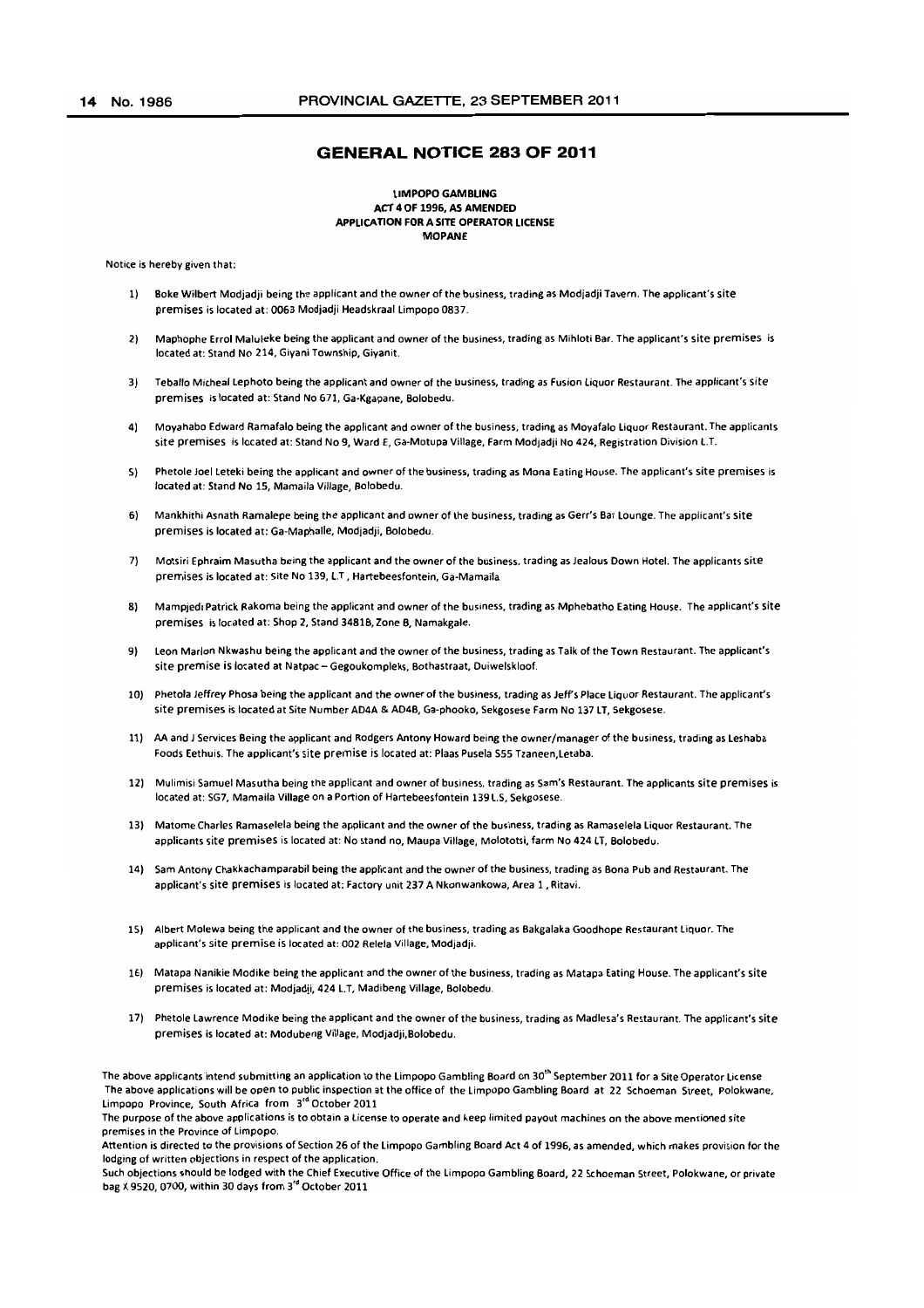## **GENERAL NOTICE 284 OF 2011**

#### LIMPOPO GAMBLING ACT 4 OF 1996, AS AMENDED APPLICATION FOR A SITE OPERATOR LICENSE CAPRICORN

Notice is hereby given that:

- 1) Sogo Stephen Masemola being the applicant and the owner of the business, trading as Hunadi liquor Restaurant, The applicant's site premises is located at: Farm Die Oudste, Stad van Sekwati, Psiring Section No 765, Registration Division K.S, Nebo.
- 2) Frans Lesetja Molepo being the applicant and owner of the business, trading as Malefo liquor Restaurant, The applicants site premises is located at 429 Tholongwe, 0734, Thabomoopo
- 3) Dipakane Chemist Sefoka being the applicant and the owner of the business, trading as Tanya Motel. The applicants site premises is located at: De Oude Stad, Van Sekoati No 765 K.S Nebo, Nebo.
- 4) Nkwana Hendrik Paile being the applicant and the owner of the business, trading as 8aphuti Tavern. The applicants site premises is located at: Stand No: 18, Tukakomo Village, Eerstegeluk Farm No: 322 K.T, Praktiseer.
- 5) Motswaledi Reuben Matlala being the applicant and the owner of the business, trading as Uncle Sy's Bar Lounge. The applicant's site premises is located at: Plaas Duizend Annex No 884, Duizend Annex, Sekhukhune, Farm No 884 Duizend, Registration Division K.S.
- 6) Isaac Thoka being the applicant and the owner of the business, trading as Morongwa Bar lounge. The applicant's site premises is located at: Mathibaskraal, No. 1002l.S, Nobody Ga-Mothiba, Mankweng,
- 7) Motswaledi Reuben Matlala being the applicant and the owner of the business, trading as Uncle Sy's Eating House. The applicant's site premises is located at: 249 Dichoeung, Duizendannex No 884 K.S, Sekhukhuneland.
- 8) Dabula Israel Mbatha being the applicant and the owner of the business, trading as Dumisani's liquor Restaurant. The applicants site premises is located at: Stand No: 673, New Stand - Wurthsdorp, Farm No 134 L.S, Mohodi, Ga-Manthata-Bochum.
- 9) Black forest Catering Solutions CC being the applicant and Mazibuko G Phineas being the owner/manager of the business, trading as Black Forest Catering Solutions CC, the applicant's site premises is located at: B29 Indian Complex, Excelsior Street, Polokwane, 0699, Pietersburg.
- 10) Makhubela William Yingwani being the applicant and the owner of the business, trading as Lotaditshaba Liquor Restaurant. The applicant's site premise is located at: Stand No 34, Republic 5treet, Dendron Farm, Registration Division No 170 LS,
- 11) Phillip Mkhachani Mabasa being the applicant and the owner of the business, trading as Woyozaar Bar lounge, The applicant's site premises is located at 250 Main Road, Chavani, Elim
- 12) Tshehla Kgonamotse John being the applicant and the owner of the business, trading as Seribane Restaurant liquor. The applicant's site premises is located at: Stand no 115, Steelpoortdrift Farm No.365 K.T, Ga-Malekane Village, Sekhukhune,
- 13) Abram lesetja Ramaphoko being the applicant and the owner of the business, trading as Abies Tavern. The applicant's site premises is located at: Freedom drive 3141, Seshego ,
- 14) Mabato Mpho Wright being the applicant and the owner of the business, trading as Mbato's Special license (Eating House). The applicant's site premises is located at: stand no 84, farm ramakgopa, registration no 774lS, Eisleben Kgatla Village,
- 15) Sefole Alfred Phuthi being the applicant and the owner of the business, Bra Ally's Tavern, The applicant's site premises is located at: Stand no 1561 farm no .606 L.S Perskebuild, ga-mbotja village, Mmtong wa Perekisi moletjie, Seshogo.
- 16) Sefole Alfred Phuthi being the applicant and the owner of the business, Angela's Tavern, The applicant's site premises is located at: House no 486, Zone C, Seshogo.
- 17) Maphepa Tshepo Daniel being the applicant and the owner of the business, Phepa's Tavern, The applicant's site premises is located at: Stand no 1015, Zone B, Seshogo.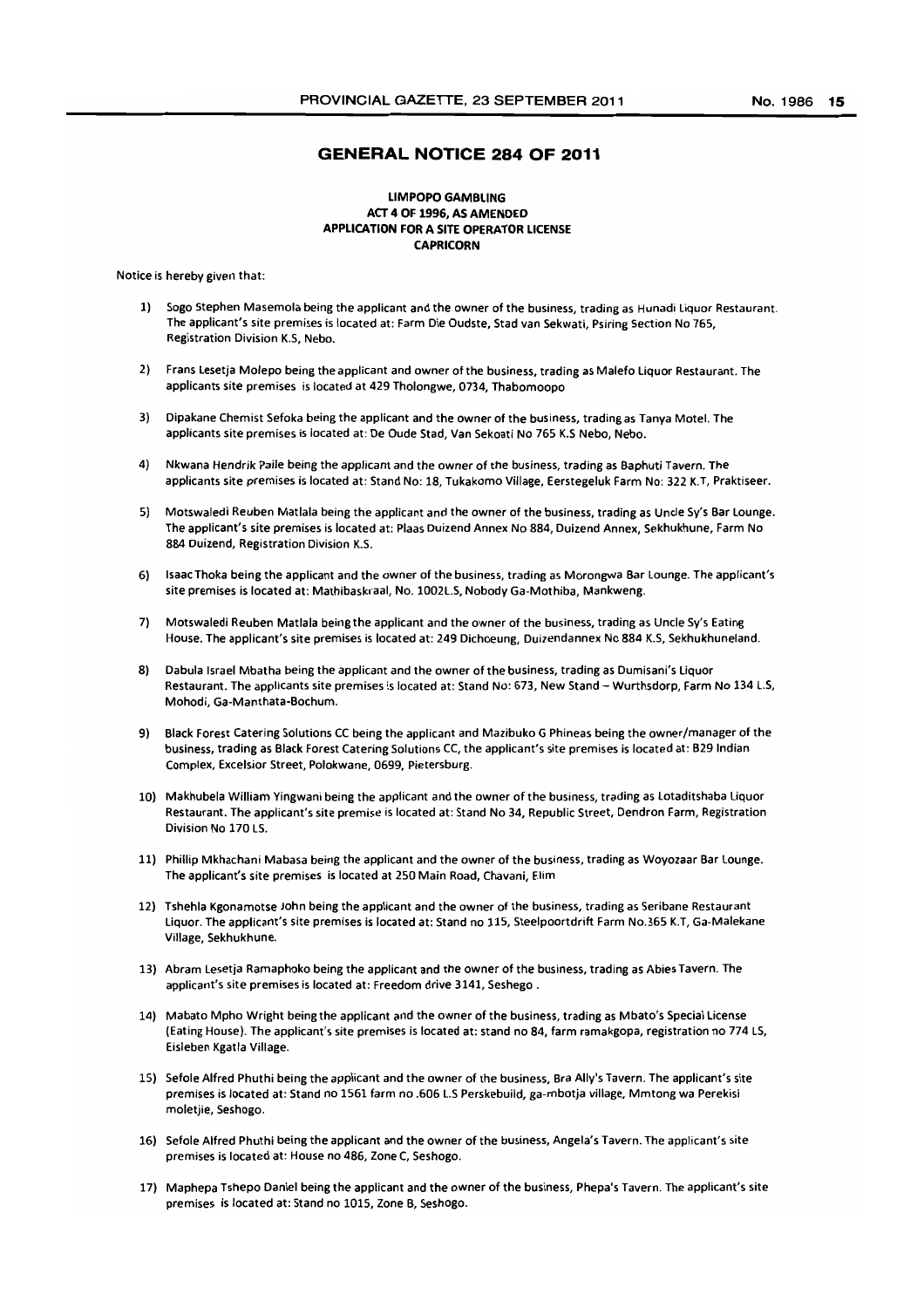- 18) Mathebela Thomas Mashungu being the applicant and the owner of the business, Mathebula Bar lounge. The applicant's site premises is located at; Site no 33, vatdezia village, farm no klipfontein 34 It, Hlaganani.
- 19) Moloko Estherne Kwena being the applicant and the owner of the business, trading as Eazy Snacks Pub. The applicant's site premises is located at; Erf no 1923, Zone 3, Township Seshego

The above applicants intend submitting an application to the Limpopo Gambling Board on 30<sup>th</sup> September 2011 for a Site Operator license

The above applications will be open to public inspection at the office of the limpopo Gambling Board at 22 Schoeman Street, Polokwane, Limpopo Province, South Africa from 3<sup>rd</sup> October 2011

The purpose of the above applications is to obtain a license to operate and keep limited payout machines on the above mentioned site premises in the Province of limpopo.

Attention is directed to the provisions of Section 26 of the limpopo Gambling Board Act 4 of 1996, as amended, which makes provision for the lodging of written objections in respect of the application.

Such objections should be lodged with the Chief Executive Office of the limpopo Gambling Board, 22 Schoeman Street, Polokwane, or private bag X 9520, 0700, within 30 days from 3'd October 2011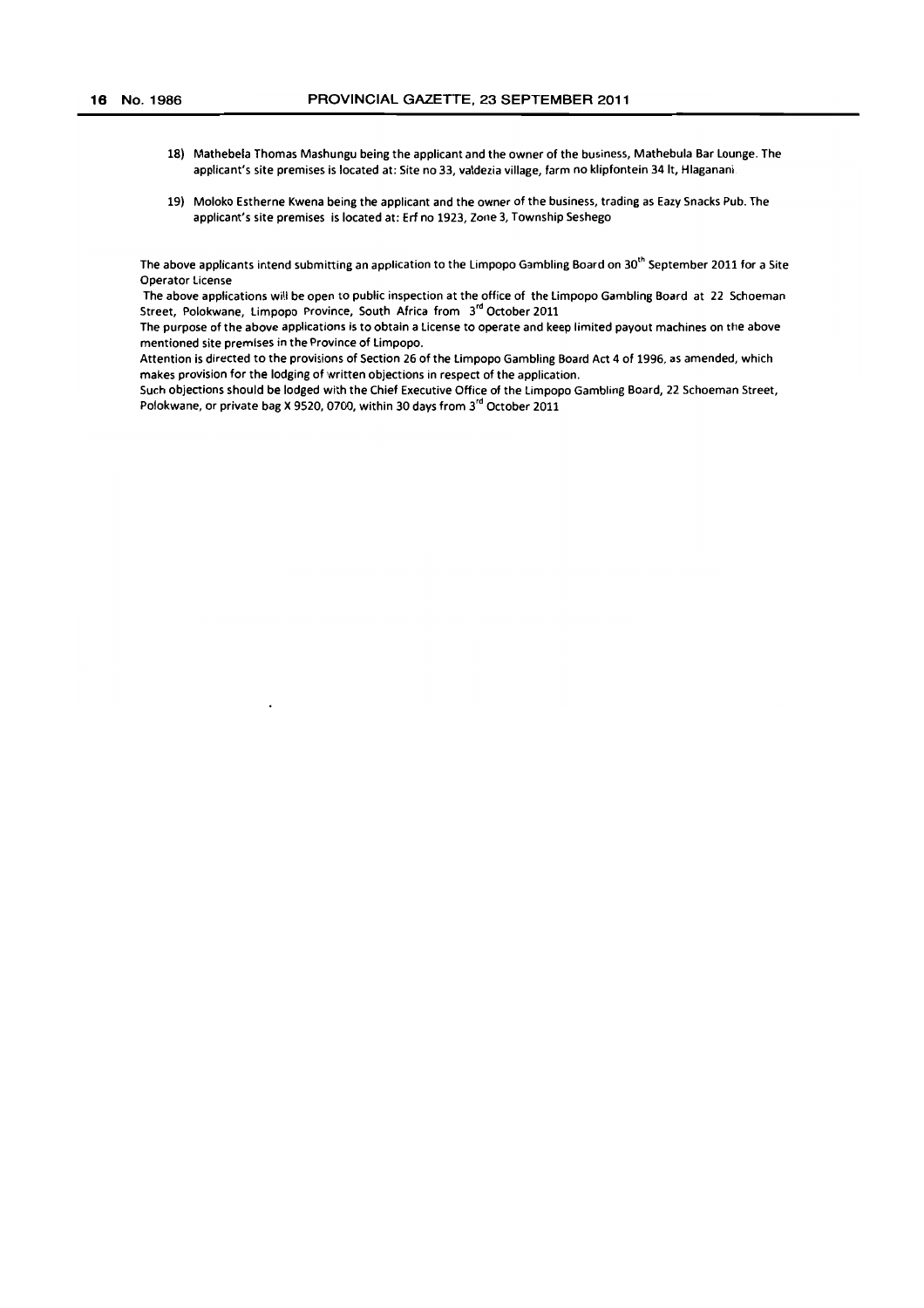## GENERAL NOTICE 285 OF 2011

## LIMPOPO GAMBLING ACT 4 OF 1996, AS AMENDED APPLICATION FOR A SITE OPERATOR LICENCE

Notice is hereby given that, Quickbus 0012 CC, Registration: 2003/061447/23 TIA Chick 'n Fish, intends on submitting an application to the Limpopo Gambling Board on the 26 September 2011 for a Site Operator Licence. The application will be open for public inspection at the office of the Limpopo Gambling Board at, 22 Schoeman Street Polokwane, Limpopo Province, South Africa, from 26 September 2011. 1.) The purpose of the application is to obtain a Site License to operate and keep limited payout machines on the site premises in the Province of Limpopo. 2) The applicant's site premises (business) is located at: 22 Palm Street, Phalaborwa, Limpopo. 3) The owners and/or managers of the site are as follows: Amelia Roline Herbst. Attention is directed to the provisions of section 26 of the Limpopo Gambling Act 4 of 1996, as amended, which makes provision for submission of written objections in respect of the application. Such objections should be lodged with the Chief Executive Officer of the Limpopo Gambling Board, 22 Schoeman Street, Polokwane or Private Bag X 9520, Polokwane, South Africa ,0700, within 30 days from 23 September 2011

## GENERAL NOTICE 286 OF 2011

## LIMPOPO GAMBLING ACT 4 OF 1996, AS AMENDED APPLICATION FOR A SITE OPERATOR LICENCE

Notice is hereby given that, Mashcon Trading Enterprise, Registration: 2000/056650/23, TIA Lolo's Pub & Grill, intends on submitting an application to the Limpopo Gambling Board on the 26 September 2011 for a Site Operator Licence. The application will be open for public inspection at the office of the Limpopo Gambling Board at, 22 Schoeman Street Polokwane, Limpopo Province, South Africa, from 26 September 2011. 1.) The purpose of the application is to obtain a Site License to operate and keep limited payout machines on the site premises in the Province of Limpopo. 2) The applicant's site premises (business) is located at: Stand 1355, Section B, Nkowankowa, Letaba, Limpopo. 3) The owners and/or managers of the site are as follows: Mr. Harry Sello Mashao. Attention is directed to the provisions of section 26 of the Limpopo Gambling Act 4 of 1996, as amended, which makes provision for submission of written objections in respect of the application. Such objections should be lodged with the Chief Executive Officer of the Limpopo Gambling Board, 22 Schoeman Street, Polokwane or Private Bag X 9520, Polokwane, South Africa ,0700, within 30 days from 23 September 2011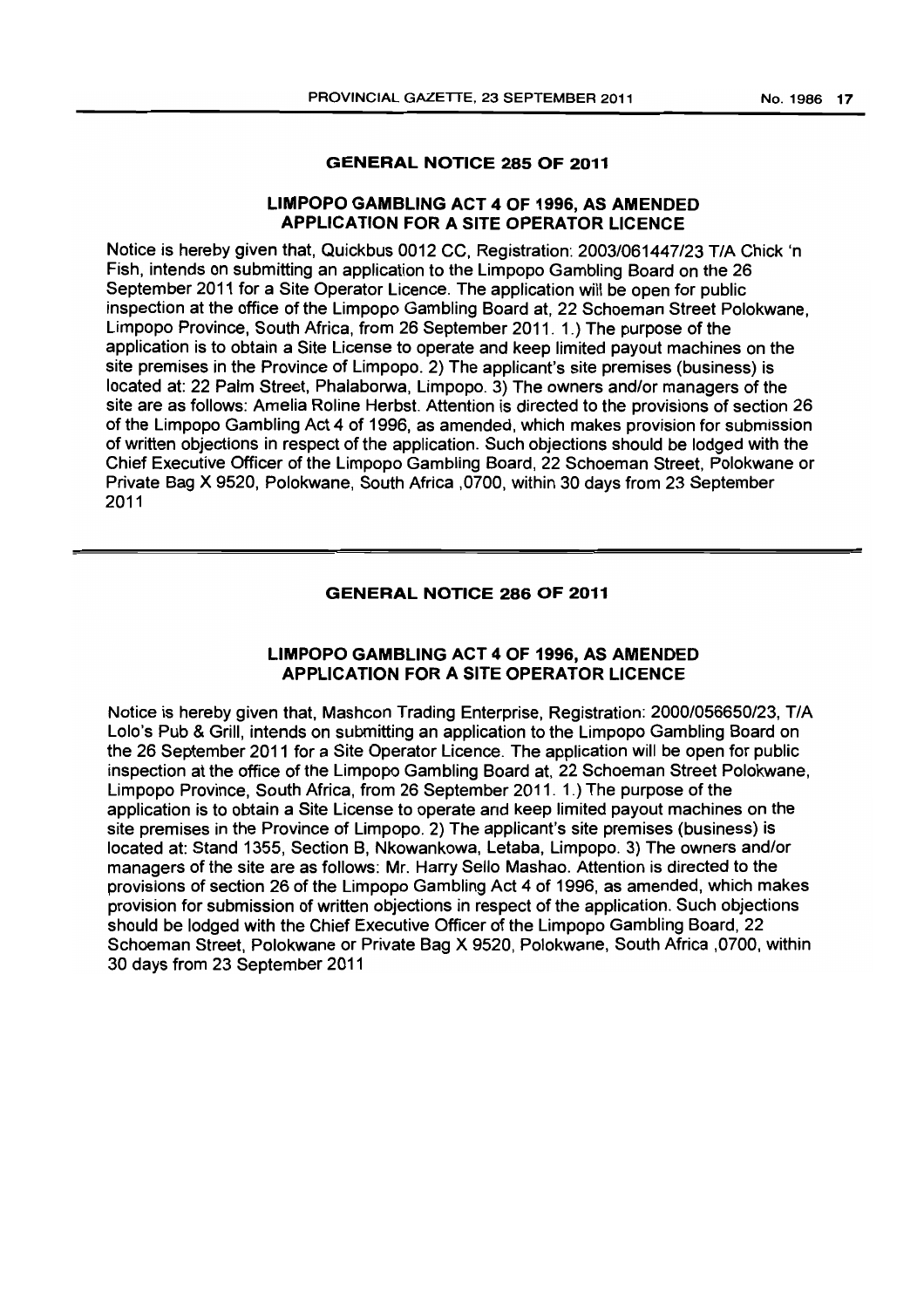## GENERAL NOTICE 287 OF 2011

## LIMPOPO GAMBLING ACT 4 OF 1996, AS AMENDED APPLICATION FOR A SITE OPERATOR LICENCE

Notice is hereby given that, Phumelela Gaming & Leisure Ltd, Registration:1997/016610/06, TIA TAB Maake Plaza, intends on submitting an application to the Limpopo Gambling Board on the 26 September 2011 for a Site Operator Licence. The application will be open for public inspection at the office of the Limpopo Gambling Board at, 22 Schoeman Street Polokwane, Limpopo Province, South Africa, from 26 September 2011. 1.) The purpose of the application is to obtain a Site License to operate and keep limited payout machines on the site premises in the Province of Limpopo. 2) The applicant's site premises (business) is located at: Shop 28, Maake Plaza, Maake, Tzaneen, Limpopo. 3) The owners and/or managers of the site are as follows: Phumelela Gaming & Leisure Ltd. Attention is directed to the provisions of section 26 of the Limpopo Gambling Act 4 of 1996, as amended, which makes provision for submission of written objections in respect of the application. Such objections should be lodged with the Chief Executive Officer of the Limpopo Gambling Board, 22 Schoeman Street, Polokwane or Private Bag X 9520, Polokwane, South Africa ,0700, within 30 days from 23 September 2011

## GENERAL NOTICE 288 OF 2011

## LIMPOPO GAMBLING ACT 4 OF 1996, AS AMENDED APPLICATION FOR A SITE OPERATOR LICENCE

Notice is hereby given that, Mike Willy Trading CC, Registration: 2008/158075/23, T/A Maboko Tavern. intends on submitting an application to the Limpopo Gambling Board on the 26 September 2011 for a Site Operator Licence. The application will be open for public inspection at the office of the Limpopo Gambling Board at 22 Schoeman Street Polokwane, Limpopo Province, South Africa, from 26 September 2011. 1.) The purpose of the application is to obtain a Site License to operate and keep limited payout machines on the site premises in the Province of Limpopo. 2) The applicant's site premises (business) is located at: Stand N01292, Matiko Xikaya, Lulekani, Limpopo. 3) The owners and/or managers of the site are as follows: Mr. Mabogo Wilfred Job Shilote and Mr. Leshabetji Michael Powane. Attention is directed to the provisions of section 26 of the Limpopo Gambling Act 4 of 1996, as amended, which makes provision for submission of written objections in respect of the application. Such objections should be lodged with the Chief Executive Officer of the Limpopo Gambling Board, 22 Schoeman Street, Polokwane or Private Bag X 9520, Polokwane, South Africa ,0700, within 30 days from 23 September 2011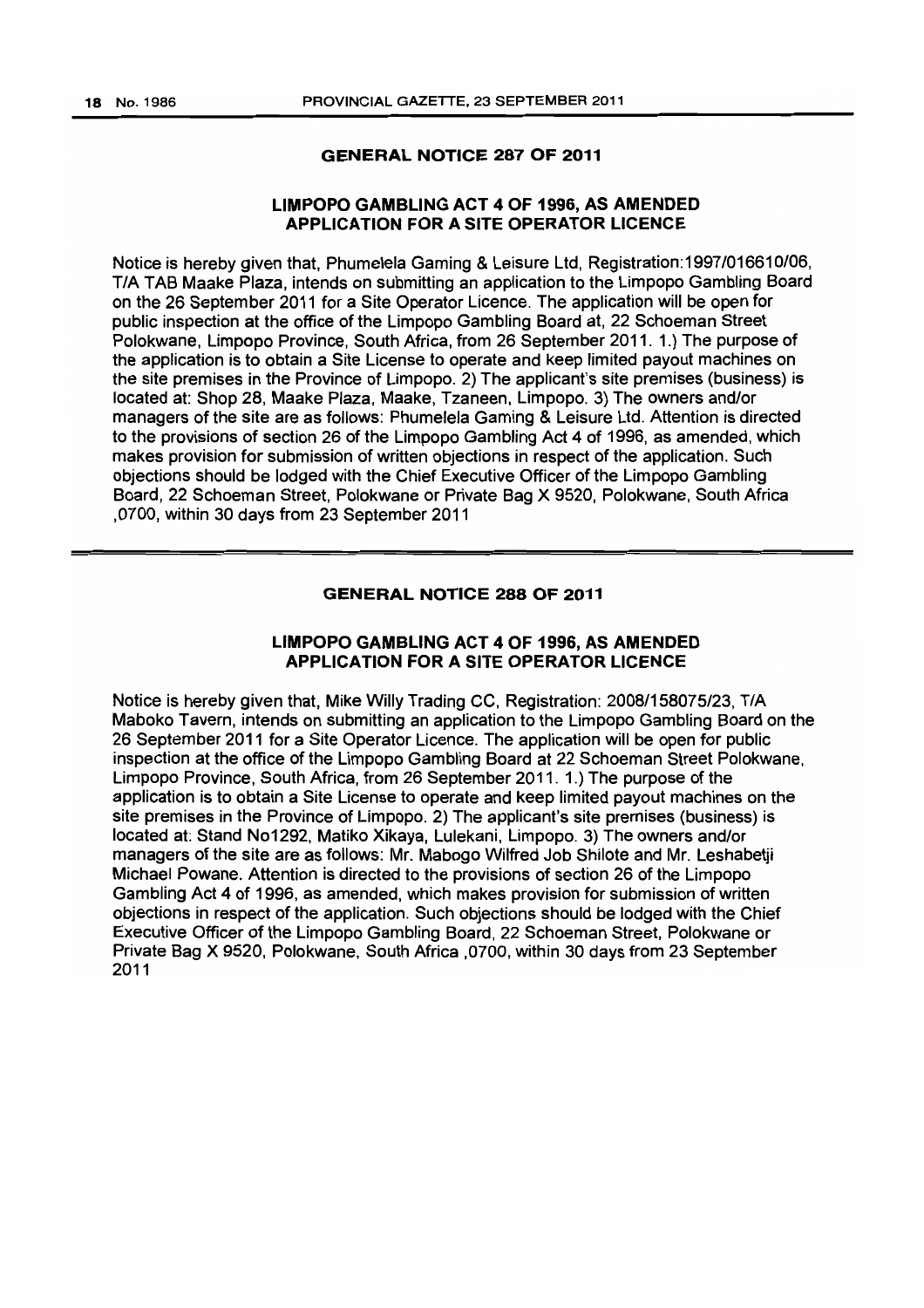## **LOCAL AUTHORITY NOTICES PLAASLIKE BESTUURSKENNISGEWINGS**

## **LOCAL AUTHORITY NOTICE 280**

#### POLOKWANE LOCAL MUNICIPALITY

#### DECLARATION AS AN APPROVED TOWNSHIP. POLOKWANE X 94

In terms of section 103 (1) of the Town-planning and Townships Ordinance. 1986 (Ordinance 15 of 1986). the Polokwane Local Municipality, hereby declares Polokwane X 94 to be an approved Township, subject to the conditions a set out in the Schedule hereto:

#### SCHEDULE

STATEMENT OF CONDITIONS UNOER WHICH THE APPLICATION FOR TOWNSHIP ESTABLISHMENT IN TERMS OF THE PROVISIONS OF CHAPTER III OF THE TOWN PLANNING AND TOWNSHIPS ORDINANCE. 1986 (ORDINANCE 15 OF 1986) BY DREAMWORLD INVESTMENTS 170 PROPRIETARY LIMITED (REG. NO. 2004/011837/07) (HEREINAFTER REFERRED TO AS THE APPLICANT) ON PORTION 77 (A PORTION OF PORTION 75) OF THE FARM DOORNKRML 680, REGISTRATION DIVISION LS, LIMPOPO. HAS BEEN APPROVED.

#### 1. CONDITIONS OF ESTABLISHMENT

- 1.1 NAME The name of the township shall be Polokwane X 94.
- 1.2 DESIGN The township shall consist of erven and streets as Indicated on General Plan SG. 377/2010.
- 1.3 DISPOSAL OF EXISTING CONDITIONS OF TITLE All erven shall be made subject to existing conditions and servitude's, if any, but excluding the following Title Conditions which does not effect the Township due to its locality:
	- A. The former Portion c of Portion of LOT E of the said farm DOORNKRAAL 680 L.S., Northern Province (of which the property hereby transferred forms a portion) is

SUBJECT and ENTITLED to the following servitudes:

- 1. That the owners of the said property and of Portions a, b, d and the Remaining Extent of the said Portion of Lot E of the farm, measuring 116,2742 hectares, transferred by Partition Transfer Nos 8942/1927, 8938/1927, 8939/1927 and 8941/1927 respectively together with the owners of certain Portion measuring 558.1947 hectares, transferred by Deed of Transfer 8194/1903 (together comprising the Northern Portion of the Western Portion, in extent 1110.0983 hectares. originally transferred to PETRUS JOHANNES LEONARD ROETS by Deed of Transfer 1317/1897) and the owners of the Southern Portion of the Western Portion measuring 1110,1026 hectares, transferred by the estate of the late PETRUS JOHANNES SNYMAN by Deed of Transfer 1.318/1897 shall be reciprocally entitled to the use of the running water on the abovementioned properties for the watering of their cattle.
- 2. That the owners of the said farm DOORNKI.AAI. 680 L S shall be entitled to water thereon as follows: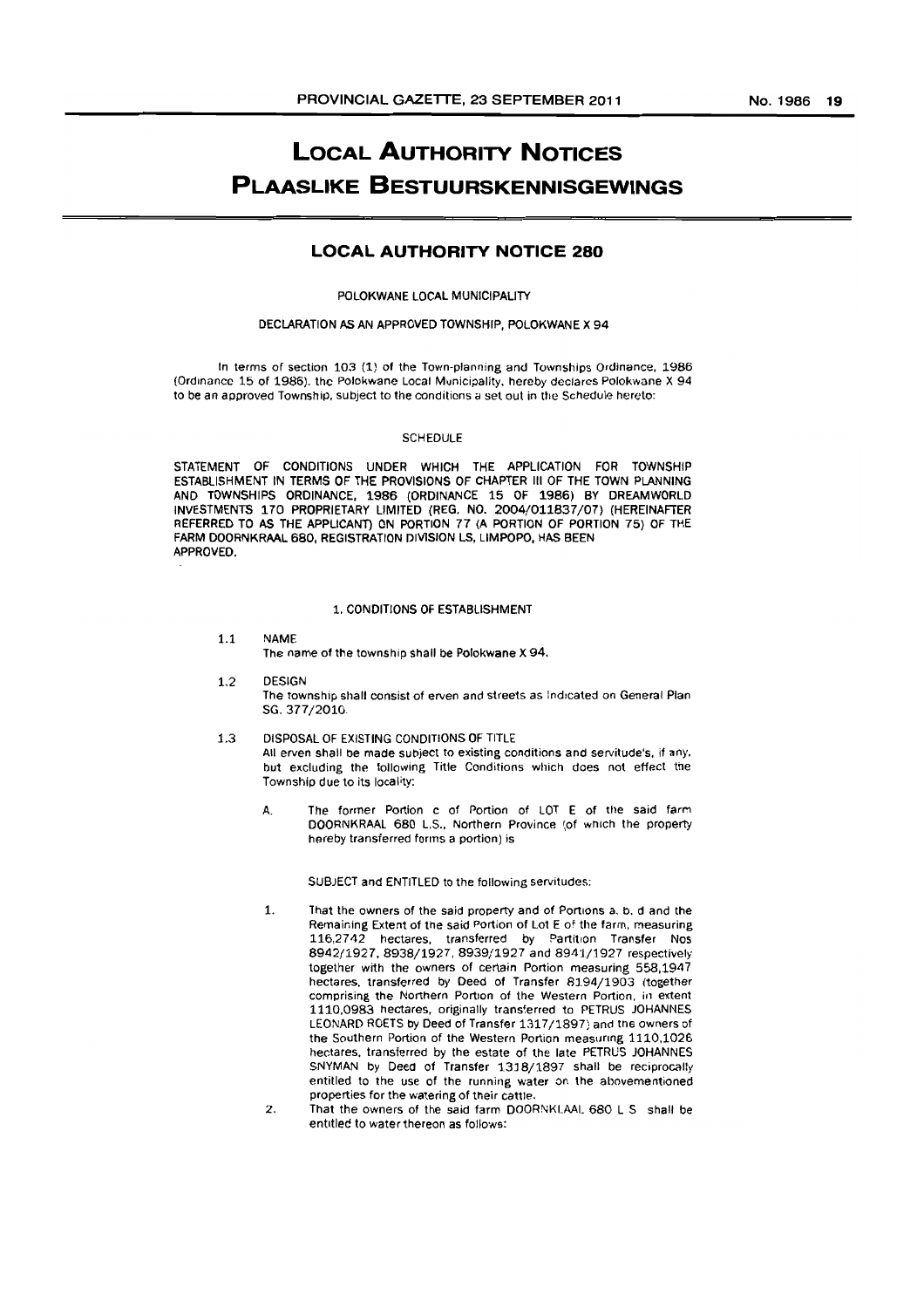- i) The owner of Portion in extent 1518,6783 hectares registered under Deed of Transfer 930/1893. during eight days out of every sixteen days.
- ii) The owner of the former Remaining Extent of Portion 58 of the said farm OOORNKRAAL 680 LS indicated by the figure A BCD J F G H A on diagram SG No A5794/1975 annexed to Certificate of Consolidated Title No T22196/1.979 registered 27 June 1979 and the said Portion a, b, d and the Remaining Extent of Lot E together with the owners of the Portion in extent 558,1947 hectares transferred by Deed of Transfer *8194/1903,* during four days out of every sixteen days; and
- iii) The owners of the said Portion in extent 1110.0983 hectares, transferred by Deed of Transfer 1318/1897 during four days out of every sixteen days.
- 3. i) The rights of the Slate President described in Section 34 of the Land Settlement Act, 1912, regarding certain activities to be conducted on the land.
- B The property hereby transferred is further subject to a right of way 10 (ten) metres wide indicated by the figure  $H B C J H$  on the annexed Diagram SC No A5793/75 in favour of the Remaining Extent of Portion 75 of the said farm DOORNKRAAL 680 L,S Northern Province; Measuring 80,7575 hectares. HELD by the Estate of the late IVY TAYLOR FOWLDLS (born Reed) by Certificate of Consolidalcd Title No *T22196/1979* registered 27th June 1979.

Which right of way only affects EPA avenue.

C Subject to the rights of the State President described in section thirtyone of the Land Settlement Act, 1912, which said rights inter alia include a reservation of mineral rights in favour of the State as will more fully appear from Certificate of Mineral Rights No 252/1946 RM registered on the 6th June, 1946.

> The afore mentioned condition will not be passed on to the erven due ,0 the provisions of the Mineral and Petroleum Resources Development Act (Act 28 of 2002) as amended,

- 1.4 THE FOLLOWING CONDITION TO WHICH THE PROPERTY IS ENTITLED, SHALL NOT BE PASSED ONTO THE ERVEN IN THE TOWNSHIP:
	- D The property hereby transferred is further ENTITLED to a right of way 10(ten) metres wide over PORTION 76 (a portion of Portion 75) of the farm DOORNKRAAL 680 L S, Northern Province, MEASURING 21.4133 hectares; transferred on 27 June 1979 to GILBERT HENRY FOWLDS (born 28 August 1935) under Deed of Transfer T22197/1979, which fight of way is indicated by figure K B L M K on Diagram SG No A5792/75 annexed to the said Deed of Transfer.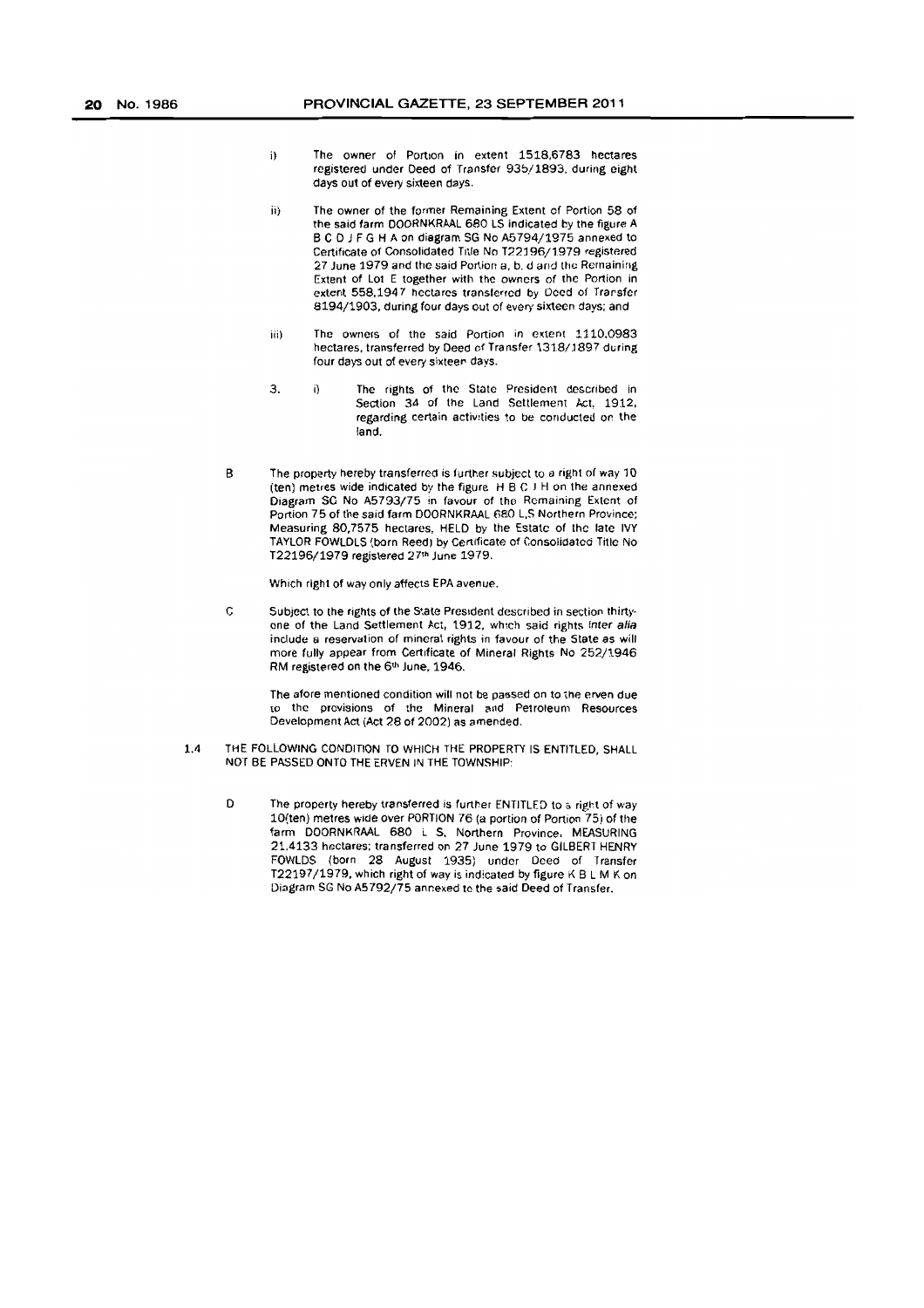#### 2. CONDITIONS OF TITLE

#### CONDITIONS IMPOSED BY THE AUTHORISED LOCAL AUTHORITY IN TERMS OF THE PROVISIONS OF THE TOWN PLANNING AND TOWNSHIPS ORDINANCE. No. 15 OF 1986

The erven mentioned hereunder shall be subject to the conditions as indicated. imposed by the Polokwane Municipality as authorised local authority in terms of the provisions of the Town Planning and Townships Ordinance. 1986 (Ordinance 15 of 1986).

#### 2.1 ALL ERVEN

- 2.1.1 The ert is subject to a servitude. 2 m wide. in favour of the local authority for sewage and other municipal purposes along any two boundaries other than a street boundary and in the case of a panhandle erf. an additional servitude for municipal purposes 2 m wide across the access portion of the ert. if and when required by the local authority: Provided that the local authority may dispense with any such servitude.
- 2.1.2 No building or other structure shall be erected within the aforesaid servitude area and no large-rooted trees shall be planted Within the area of such servitude or 2 m thereof.
- 2.1.3 The local authority shall be entitled to deposit temporarily on the land adjoining the aforesaid servitude such material as may be excavated by it during the course of the construction. mahitenance or removal of such sewage mains and other works as it in its discretion may deem necessary and shall further be entitled to reasonable access to the said land for the aforesaid purpose subject to any damage done during the process of the construction, maintenance or removal of such sewage mains and other works being made gcod by the local authority.
- 2.1.4 The erf is situated in an area with soil conditions which may affect buildings and structures detrimentally and result in damage. Building plans submitted to the local authority shall indicate measures in accordance with recommendations contained in the engineering geological report compiled for the township, to limit possible damage to the buildings and structures as a result of the unfavourable foundation conditions, unless proof is submitted to the local authority that such measures are unnecessary or the same purpose can be achieved by alternative measures.

#### 2.2 ERF 20293 AND EPA AVENUE

The erf and adjoining EPA Avenue IS subject to a Municipal servitude area. as indicated on diagram number SG 858/2008 and as indicated *on* General Plan S.G. No. 377/2010 for Polokwane Extension 94 as figure S3 S4 S5 S6 S3.

2.3 EPA AVENUE

EPA Avenue is subject to a servitude of Right of Way 10,00 metres wide as indicated on diagram number SG A5793/1975 with Deed of Servitude No. 22198/1979 as indicated on General Plan S.G. No. 377/2010 for Polokwane Extension 94 as S1 B C S2 S1.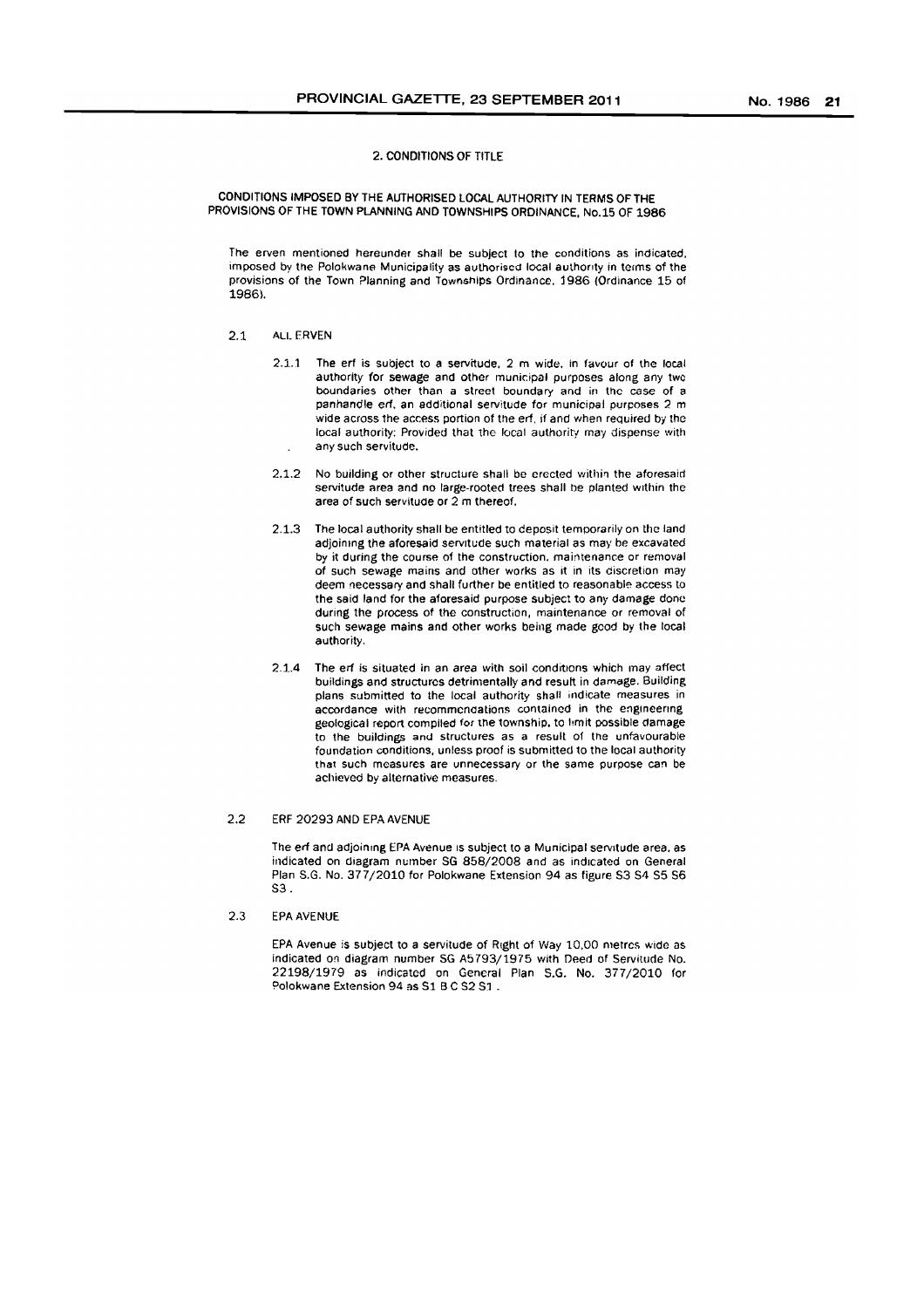- 3. CONDITIONS TO BE INCORPORATED IN THE TOWN·PlANNING SCHEME IN TERMS OF SECTION 125 OF THE TOWN·PLANNING AND TOWNSHIPS ORDINANCE, 1986 (ORO. NO. 15 OF 1986), IN ADDITION AND/OR CONSISTENT TO THE PROVISIONS OF THE TOWN-PLANNING SCHEME IN OPERATION
	- 3.1 ERVEN 20036 TO 20292 AND 20294 TO 20459 Use Lone 1: "Residential l'
	- 3.2 ERF 20293 Use Zone 18: "Private Open Space'

Adv J.L THUBAKGALE. Municipal Manager Civic Centre, Polokwane, 0700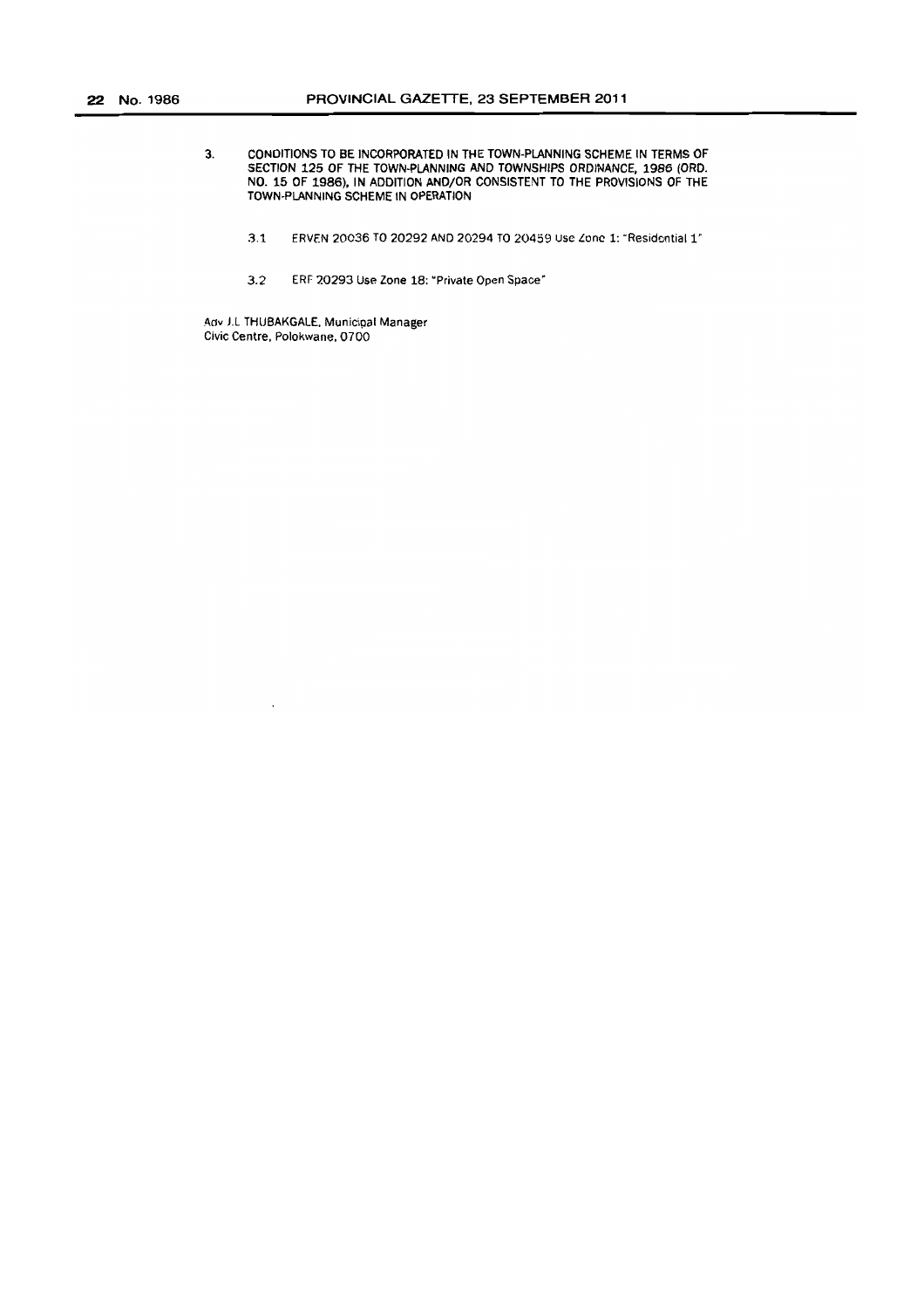## **LOCAL AUTHORITY NOTICE 281**

#### GREATER TZANEEN MUNICIPALITY

## TZANEEN AMENDMENT SCHEME 224

The Greater Tzaneen Municipality hereby in terms of the provisions of section 125 (1) of the Townplanning and Townships Ordinance, 1986 (Ordinance 15 of 1986), declares that it has approved an amendment scheme, being an amendment comprising the same land as included in the township Nkowankowa-A Extension 1.

Map 3 and the scheme clauses of the amendment scheme are filed with the Greater Tzaneen Municipality and are open for inspection at all reasonable times.

This amendment scheme is known as Tzaneen Amendment Scheme 224

#### C. MAMET JA, MunIcipal Manager, Civic Centre, Tzaneen. Notice NO.PD 10/2011

### DECLARATION AS AN APPROVED TOWNSHIP

In terms of section 111 (1) of the Town-Planning and Townships Ordinance, 1986 (Ordinance 15 of 1986), the Greater Tzaneen Municipality hereby declares the township of Nkowankowa-A Extension 1 to be an approved township. subject to the conditions as set out in the Schedule hereto:

#### **SCHEDULE**

CONDITIONS UNDER WHICH THE APPLICATION FOR TOWNSHIP ESTABLISHMENT IN TERMS OF THE PROVISIONS OF CHAPTER IV OF THE TOWN PLANNING AND TOWNSHIPS ORDINANCE, 1986 (ORDINANCE 15 OF 1986) ON PORTION 15 OF THE FARM MOHLABA'S LOCATION 667 LT, LIMPOPO PROVINCE BY THE GREATER TZANEEN MUNICIPALITY (HEREINAFTER REFERRED TO AS THE TOWNSHIP APPLICANT) HAS BEEN GRANTED.

#### CONDITIONS OF ESTABLISHMENT

#### 1.1 NAME

The name of the town shall be Nkowankowa-A Extension 1

## 1.2 DESIGN

The township shall consist of erven and streets as indicated on General Plan S.G. No. A905/1994.

#### 1.3 DISPOSAL OF EXISTING CONDITIONS OF TITLE

All erven shall be made subject to existing conditions and servitudes, including the reservation of rights to minerals and real rights, but excluding the following, which do not affect the township:

- "(2) The withinmentioned area measuring 10511,4407 hectares, indicated by the figure A middle at river CDEFGH middle of river RSTU middle of river VWX at river abc excluding the figure defghi, as will more fully appear from diagram S G 1886/1999, has been surveyed and is now known as mineral area 3, situated on the remainder of the farm Mohlaba's Location no 567 LT.
- (3) Cession of mineral area 2 (a portion of mineral area 3), extent 1274,0949 hectares Certificate of mineral rights issued in respect of all rights to minerals in and upon K475211999RM dated 22 September 1999."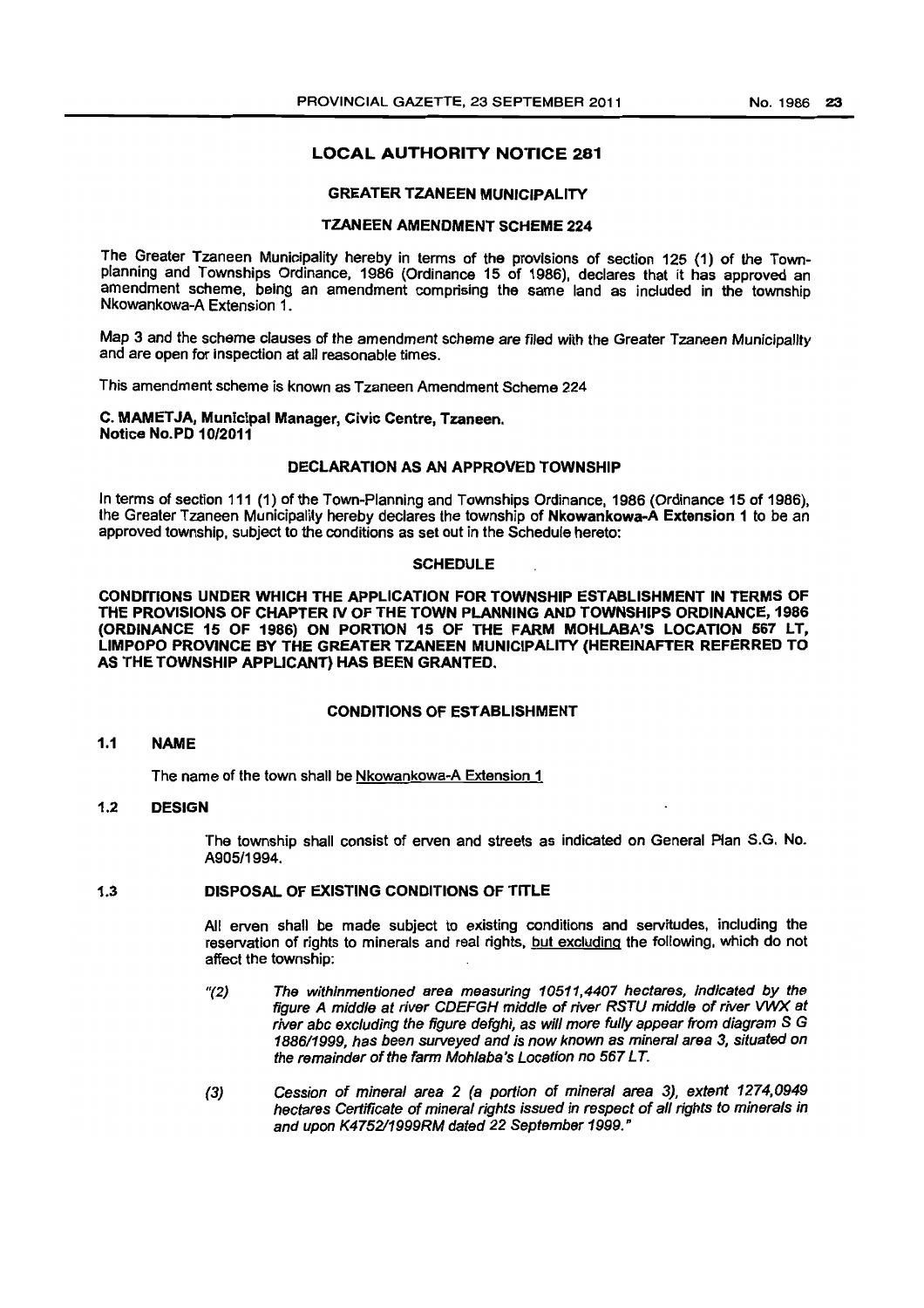## 2. CONDITIONS OF TITLE

- 2.1 CONDITIONS IMPOSED IN TERMS OF THE STIPULATIONS OF THE TOWN PLANNING AND TOWNSHIPS ORDINANCE, 1986
	- 2.1.1 ALL ERVEN
	- 2.1.1.1 The erven are subject to a servitude 2m wide in favour of the Local Authority for infrastructural service purposes along any two boundaries other than a street boundary, provided that the Local Authority may dispense with any such servitude.
	- 2.1.1.2 No buildings or other structure shall be erected within the aforesaid servitude area and no large-rooted trees shall be planted within the area of such servitude or within 2 metres thereof.
	- 2.1.1.3 The Local Authority shall be entitled to deposit temporarily on the land adjoining the aforesaid servitude such material as may be excavated during the course of construction, maintenance of such sewerage and stormwater mains and other works as it, in its discretion, may deem necessary and shall further be entitled to reasonable access to said land for the aforesaid purpose, subject to any damage done during the process of construction maintenance or removal of such sewerage mains and other works being made good by the Local Authority.
- 2.2 ERVEN 1728 1732

The erven are subject to the following condition:

2.2.1 The ert is subject to an electrical servitude in favour of the local authority as indicated on the General Plan. (On submission of a certificate from the local authority to the Registrar of Deeds stating that the servitude is no longer required, this condition shall lapse.)

#### 3. CONDITIONS WHICH ARE TO BE INCORPORATED INTO THE TOWN PLANNING SCHEME IN TERMS OF SECTION 125 OF ORDINANCE 15 OF 1986 OVER AND ABOVE THE EXISTING STIPULATIONS OF THE TOWN PLANNING SCHEME IN OPERATION

3.1 ALL ERVEN

Proposals to overcome adverse soil conditions, if so indicated in the geotechnical report, shall be contained in all building plans submitted to the local authority for approval, and all buildings shall be erected in accordance with these precautionary measures.

3.2 ERVEN 1713 -1714

The use zone of the ert shall be "Residential 4".

3.3 ERVEN 1715 - 1724 AND 1727

The use zone of the erf shall be "Residential 1" with a density of "1 dwelling per 250m<sup>2"</sup>.

3.4 ERVEN 1730 - 1732

The use zone of the ert shall be "Public Open Space"

3.5 ERF 1728

The use zone of the ert shall be "Municipal"